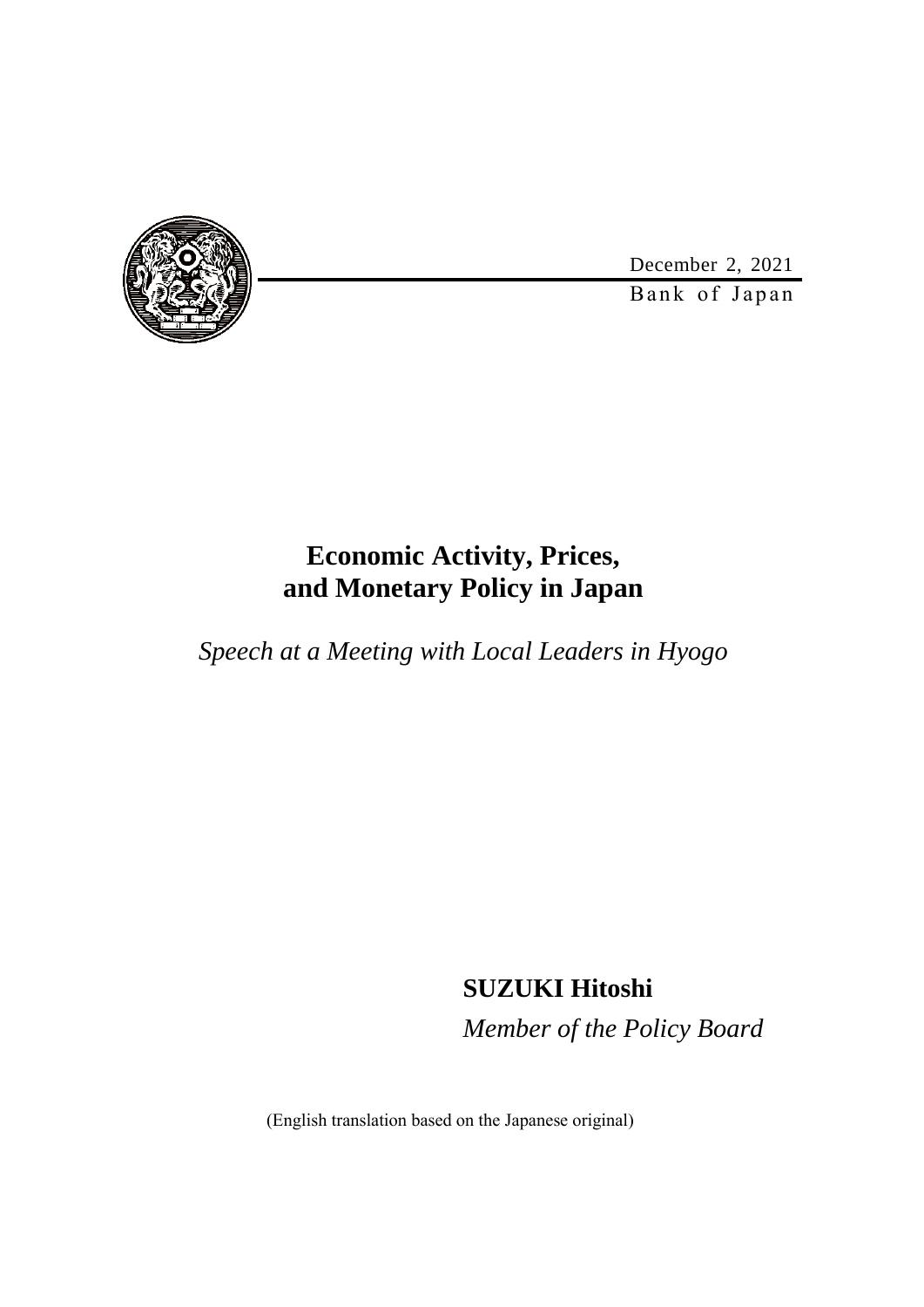#### **I. Recent Economic and Price Developments**

#### **A. Economic Developments**

I would like to begin my speech by talking about overseas economies.

Overseas economies have recovered on the whole, albeit with variation across countries and regions (Chart 1). Specifically, the United States and Europe, where vaccinations against the novel coronavirus (COVID-19) moved ahead of other countries and regions, keep seeing economic improvement as the resumption of economic activity continues to progress. The Chinese economy is still recovering as a trend, although the pace of improvement has decelerated, partly due to the resurgence of COVID-19 and power supply issues, for example, exerting downward pressure on domestic demand and production. Regarding emerging and commodity-exporting economies other than China, domestic demand and production in some countries and regions were under downward pressure due to the spread of COVID-19 in summer 2021, but these economies have picked up on the whole as the effects of the spread have been waning recently.

Against this background, Japan's economy has picked up as a trend, although it remains in a severe situation due to the impact of COVID-19 at home and abroad (Chart 2). Regarding the impact at home, with the repeated resurgence of confirmed cases, the economy has been pushed down significantly, mainly in the face-to-face services sector, including dining-out and travel; however, with the number of cases having been at a low level since autumn, such downward pressure seems to have started to wane somewhat. As for the impact abroad, the spread of COVID-19 in the ASEAN countries in summer and the semiconductor shortage have affected global supply chains. This has led to a temporary deceleration in exports and production in Japan, mainly in the automobile-related sector. That said, a virtuous cycle from corporate profits to business fixed investment continues to operate, supported by the recovery in overseas economies and the effects of various policy measures. Thus, I am of the view that the pick-up trend in Japan's economic activity as a whole is maintained. Let me elaborate on this by component.

First, exports continue to increase as a trend on the back of the recovery in overseas economies, despite being weak recently due to the effects of supply-side constraints seen in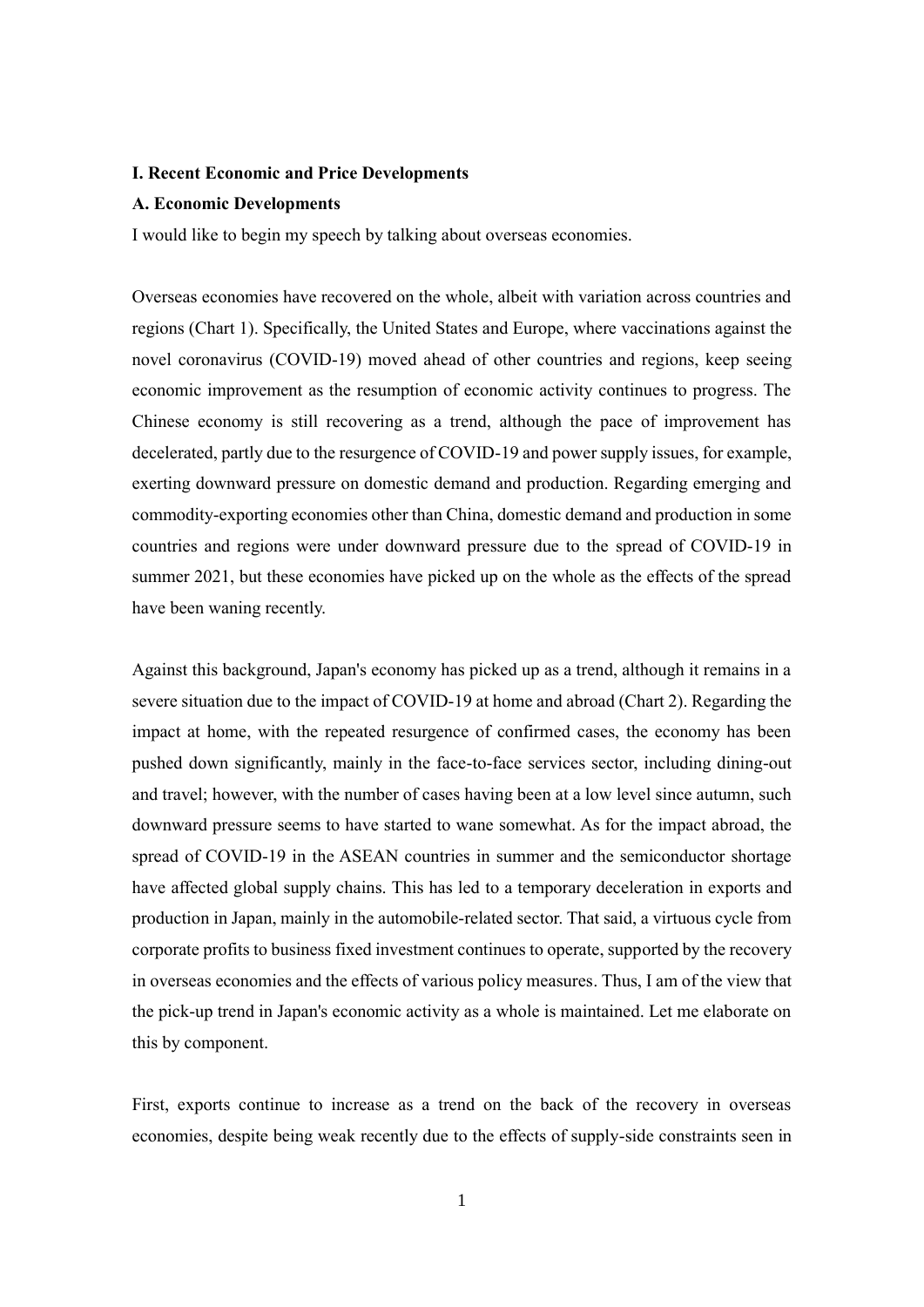some areas (Chart 3). By goods, exports of automobile-related goods have declined significantly due to a drop in production that reflects supply-chain disruptions caused by the spread of COVID-19 in the ASEAN countries. On the other hand, IT-related exports remain on an uptrend, as exports of goods such as semiconductors for smartphones and data centers have been solid, despite a decline in exports of some parts for automobiles. Exports of capital goods also continue to increase, supported by a global rise in machinery investment and by steady exports of semiconductor production equipment that reflect the expansion in demand for digital-related goods. As for the outlook, exports are likely to remain affected by supplyside constraints for the time being. Thereafter, however, they are expected to increase firmly again on the back of firm expansion in global demand, particularly for digital-related goods.

Turning to private consumption, it has shown signs of a pick-up recently, although downward pressure remains strong, particularly on services consumption, mainly due to vigilance against COVID-19. The rate of change in consumption of households excluding imputed rent for the July-September quarter of 2021 was negative on a quarter-on-quarter basis (Chart 2). This was mainly attributable to (1) the continued downward pressure stemming from the impact of COVID-19, exerted mainly on consumption of services, such as eating and drinking as well as accommodations, (2) supply-side constraints, mainly on passenger cars and some white goods, due to shortages such as of semiconductors, and (3) irregular weather. That said, signs of a pick-up have been observed, mainly in face-to-face services consumption, reflecting the lifting of the state of emergency and priority measures to prevent the spread of disease, with the number of confirmed cases having been at a low level since October (Chart 4). With regard to the outlook, it is expected for the time being that private consumption will be restrained mainly by vigilance against COVID-19 and that durable goods consumption will be pushed down by supply-side constraints, such as on automobiles. However, private consumption is expected to pick up again, supported by the materialization of pent-up demand for services and durable goods, as public health protection and the resumption of consumption activities coexist more effectively, due mainly to the widespread vaccinations, and as supplyside constraints wane. Thereafter, as the impact of COVID-19 subsides gradually, an uptrend in private consumption is projected to become evident, supported by improvement in employee income.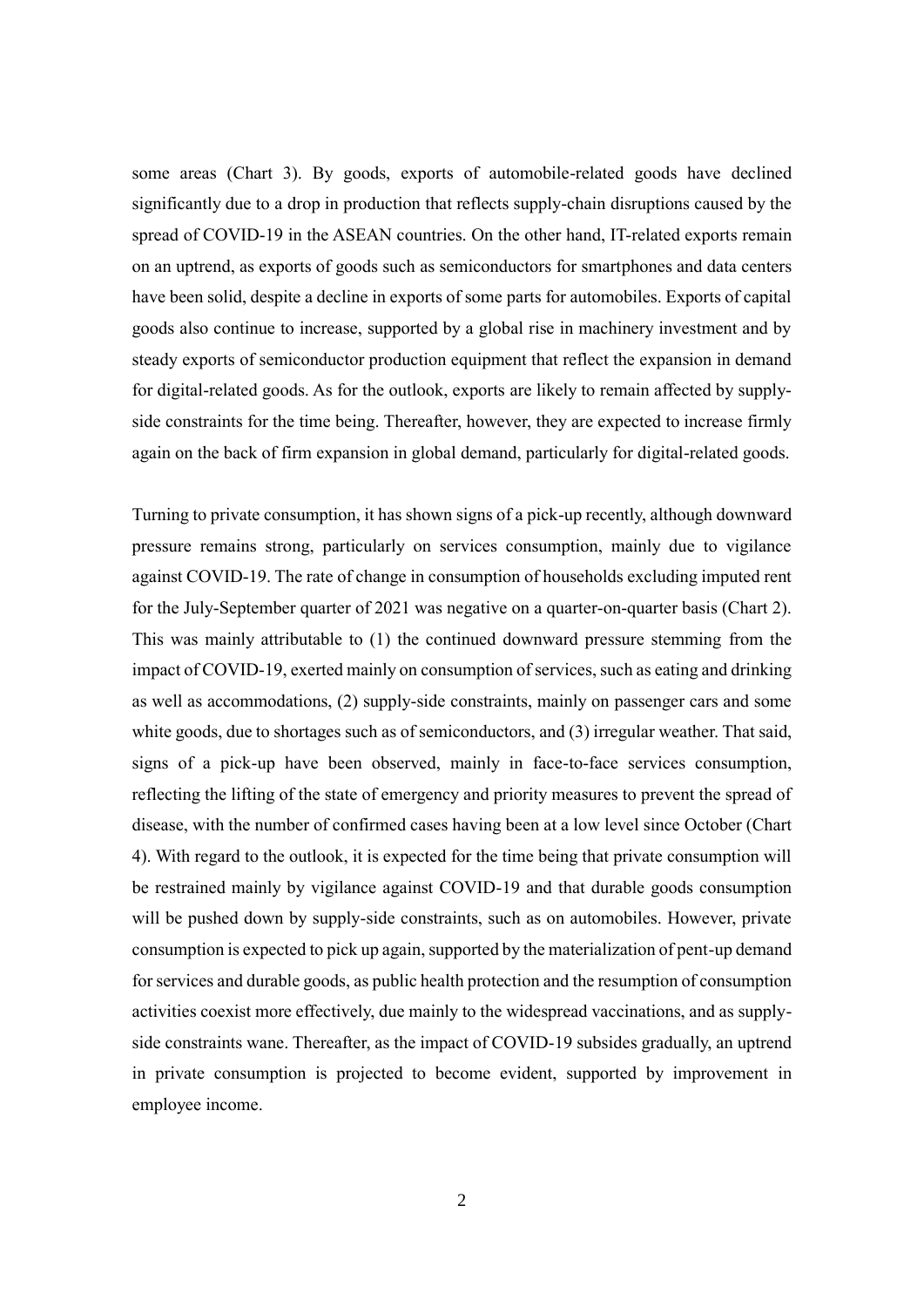As for business fixed investment, weakness has been seen in some industries; for example, there has been a decrease in construction of stores and accommodation facilities by the eating and drinking as well as accommodations industries and a downtrend in orders of "rolling machines" (i.e., railway vehicles) and motor vehicles by the transportation industry. However, business fixed investment as a whole has picked up with improvement in corporate profits. Machinery investment has been supported mainly by digital-related goods, such as semiconductor production equipment and items related to mobile phone base stations and 5G networks, and by construction machinery. Regarding construction investment, construction of logistics facilities has increased on the back of expansion in e-commerce and urban redevelopment projects have made progress. The pick-up in business fixed investment can also be observed in the plan for fiscal 2021 in the Bank of Japan's September 2021 *Tankan* (Short-Term Economic Survey of Enterprises in Japan); business fixed investment is likely to increase by 9.3 percent on a year-on-year basis, suggesting that -- as with the previous survey in June -- the year-on-year rate of change in such investment for fiscal 2021 is likely to clearly turn upward.<sup>1</sup>

The employment and income situation remains weak due to the impact of COVID-19. With regard to the number of employed persons, the number of regular employees continues to increase moderately -- mainly in the medical, healthcare, and welfare services industry as well as the information and communications industry, both of which have faced a severe labor shortage. On the other hand, that of non-regular employees remains at a relatively low level, mainly in the face-to-face services industry. In addition, the unemployment rate and the active job openings-to-applicants ratio have been more or less flat, albeit with fluctuations (Chart 5). As for wages, although the year-on-year rate of change has been positive in contrast to 2020, when a significant decline was observed, the level of wages has been somewhat lower than that before the pandemic.

#### **B. Price Developments**

-

Let me now elaborate on price developments in Japan.

<sup>1</sup> Business fixed investment in the *Tankan* is on the basis close to GDP definition; that is, business fixed investment -- including software and research and development (R&D) investments but excluding land purchasing expenses -- in all industries and enterprises including financial institutions.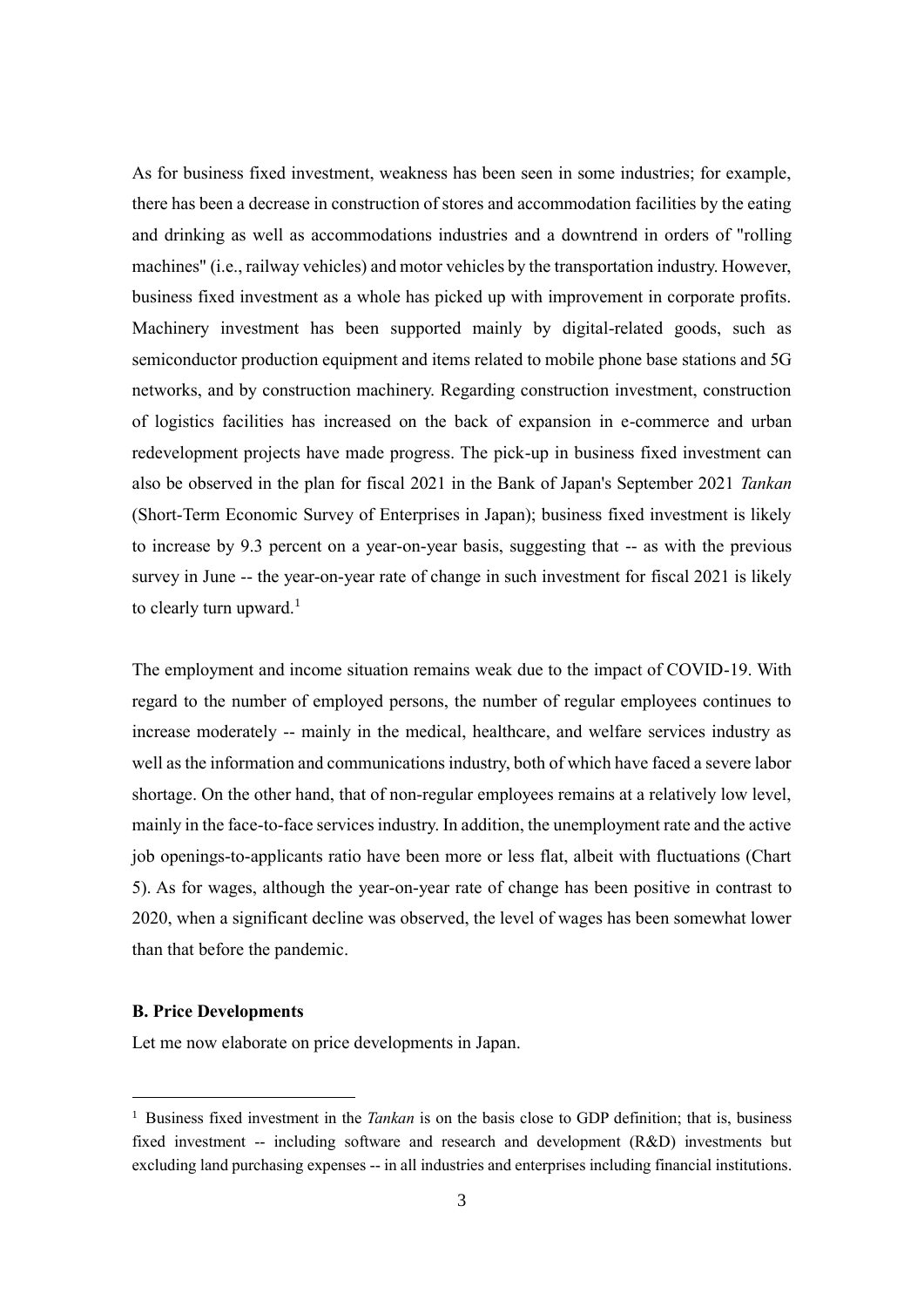The year-on-year rate of change in the consumer price index (CPI) for all items less fresh food, or the core CPI, has been at around 0 percent (Chart 6). That said, recent price developments are largely attributable to temporary factors both in terms of positive and negative changes. Specifically, mobile phone charges -- for which low-cost plans have been launched since spring 2021 -- have pushed down the overall rate of change in the CPI by more than 1 percentage point. On the other hand, the CPI has been pushed up by (1) a rise in energy prices -- which were subdued in 2020 -- reflecting developments in crude oil prices affected by a recovery in the global economy and (2) the base effects of a discount on hotel charges through the "Go To Travel" campaign in 2020, the government's program to promote domestic tourism. When excluding these temporary factors, the year-on-year rate of change in the CPI has been steady at around 0.5 percent. Meanwhile, medium- to long-term inflation expectations, which represent the perception of firms and households regarding future prices, have picked up (Chart 7).

### **C. Outlook for and Risks to Economic Activity and Prices**

The outlook for Japan's economy is that, for the time being, there will likely remain (1) downward pressure stemming from vigilance against COVID-19 on services consumption and (2) the effects of supply-side constraints on exports and production. Thereafter, however, with the impact of COVID-19 waning gradually, mainly due to the widespread vaccinations, the economy is likely to recover, supported by an increase in external demand, accommodative financial conditions, and the government's economic measures. From the middle of the projection period that covers through fiscal 2023, Japan's economy is projected to continue growing, albeit slower, at a pace above its potential growth rate, as a virtuous cycle from income to spending intensifies in the overall economy, including the household sector. Given these factors, in the Bank's October 2021 *Outlook for Economic Activity and Prices* (Outlook Report), the medians of the Policy Board members' forecasts for the yearon-year growth rate of real GDP are 3.4 percent, 2.9 percent, and 1.3 percent for fiscal 2021, 2022, and 2023, respectively (Chart 8).

Turning to prices, the year-on-year rate of change in the core CPI is likely to increase moderately in positive territory for the time being, reflecting a rise in energy prices. Thereafter, albeit with fluctuations due to temporary factors, it is projected to increase gradually as a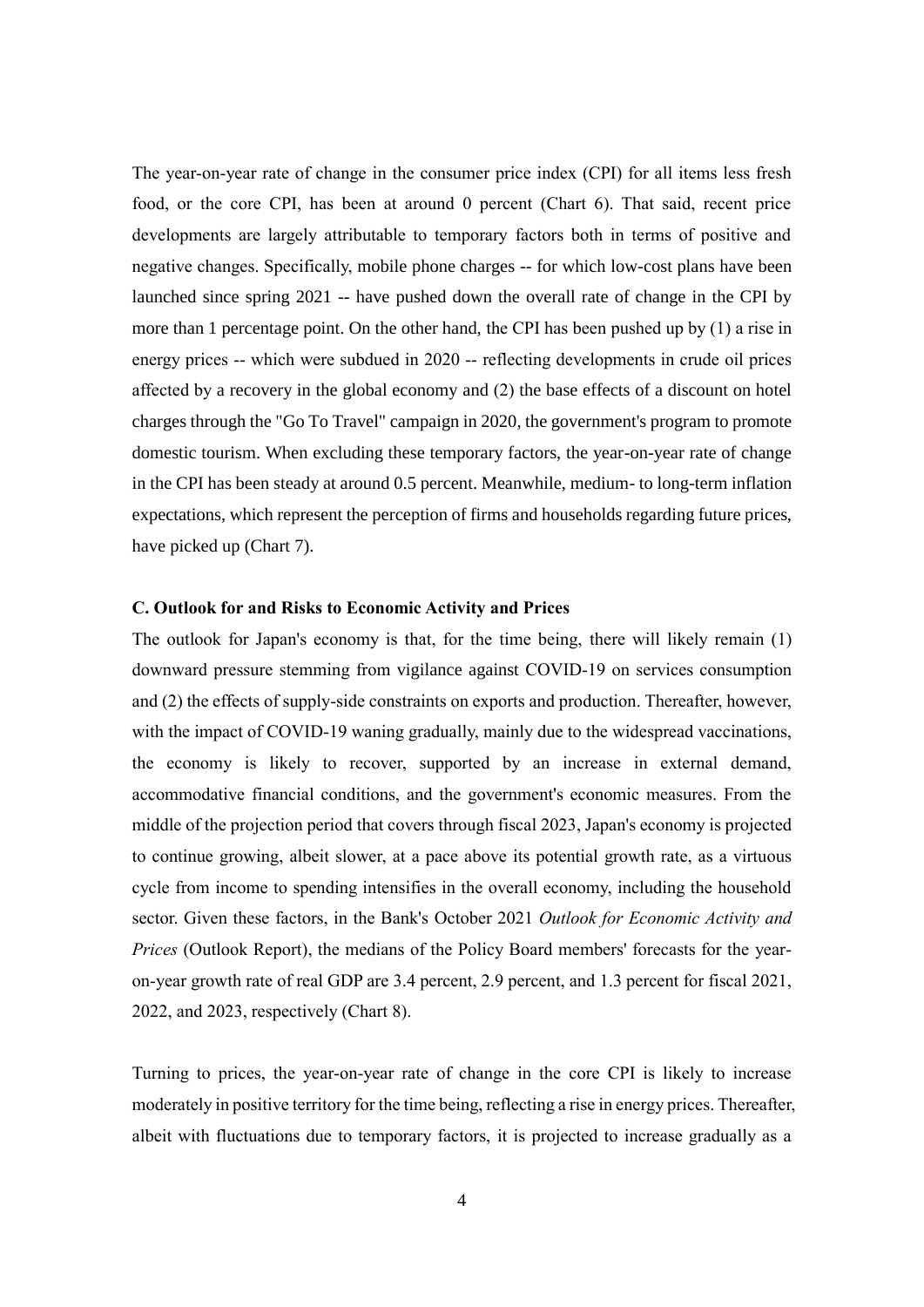trend, mainly on the back of improvement in the output gap and a rise in inflation expectations. In the October Outlook Report, the medians of the Policy Board members' forecasts for the year-on-year rate of change in the core CPI are 0.0 percent, 0.9 percent, and 1.0 percent for fiscal 2021, 2022, and 2023, respectively (Chart 8).

Concerning risks to the outlook for economic activity and prices, the course of COVID-19 and its impact on domestic and overseas economies continue to warrant attention. In particular, there are high uncertainties over how public health protection and the resumption of economic activity will coexist. Specifically, if people's vigilance against COVID-19 entrenches due, for example, to the spread of variants, there is a risk that economic activity, mainly for consumption, will deviate downward from the baseline scenario. On the other hand, economic activity could improve by more than expected because if, for example, public health is protected and people's vigilance lessens significantly with the widespread vaccinations and the rollout of antiviral medicines, pent-up demand for services consumption will materialize relatively early. Attention also should be paid to a risk that the effects of supply-side constraints seen in some areas will be amplified or prolonged. Specifically, mainly due to a rapid economic recovery in advanced countries, such as the United States, and to the effects of the resurgence of COVID-19 in Asia, supply-side constraints have been seen globally, including the semiconductor shortage, the stagnation of logistics such as in marine transport, and parts procurement difficulties reflecting supply-chain disruptions. As the impact of COVID-19 wanes, demand imbalances and production and shipping bottlenecks are likely to head toward a resolution. However, if the effects of supply-side constraints are prolonged or amplified by more than expected, there is a risk that economic activity will deviate further downward from the baseline scenario, particularly in the first half of the projection period.

#### **II. Monetary Policy Responses to COVID-19 and Climate Change**

Next, I would like to talk about the Bank's monetary policy actions regarding the two important challenges that the world is facing: COVID-19 and climate change.

#### **A. Responses in Light of the Impact of COVID-19**

Let me first touch on policy responses in light of the impact of COVID-19.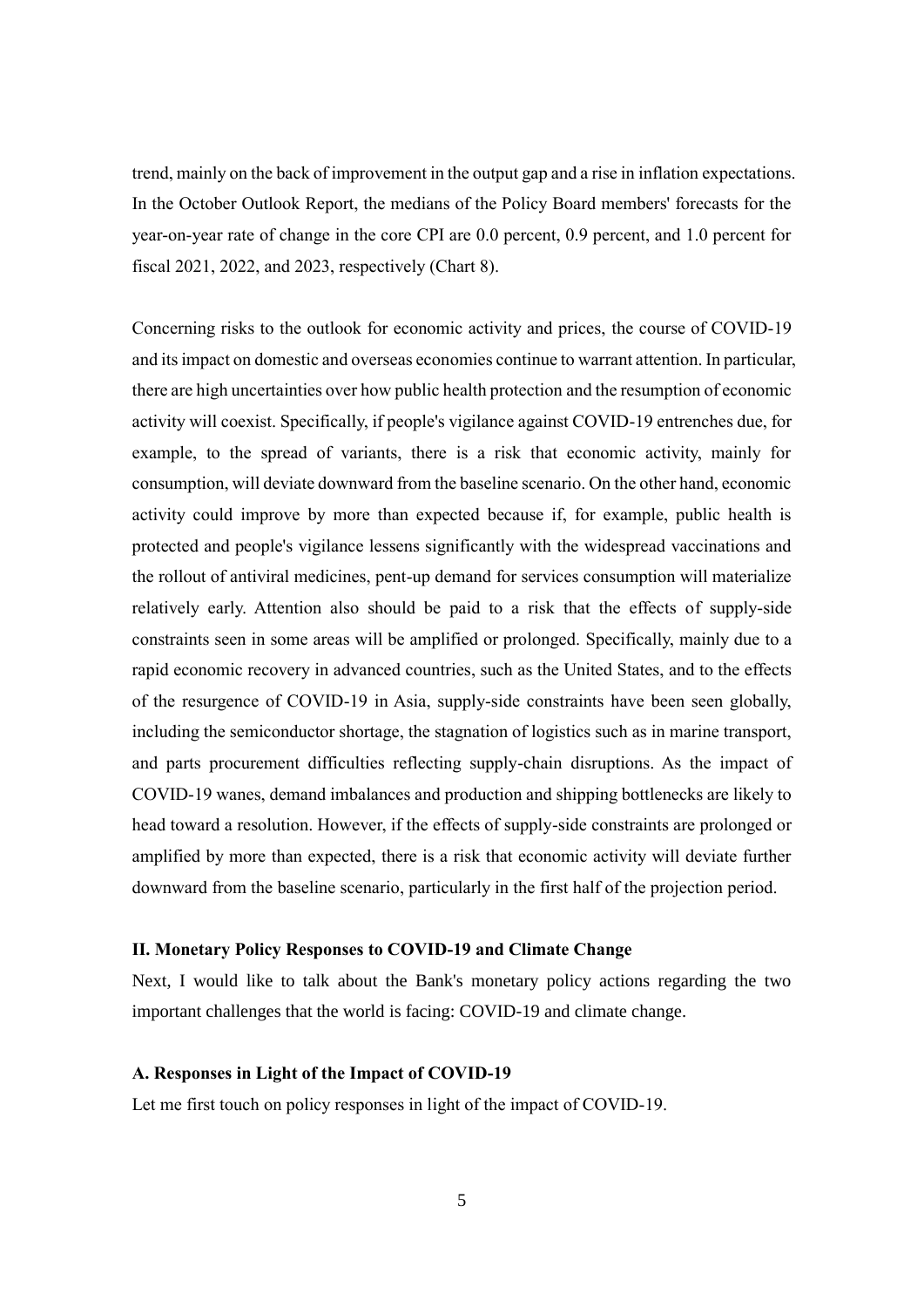In response to COVID-19, the Bank has been supporting financing, mainly of firms, and maintaining stability in financial markets by conducting powerful monetary easing through the following three measures since March 2020 (Chart 9): (1) the Special Program to Support Financing in Response to the Novel Coronavirus (COVID-19); (2) an ample and flexible provision of funds, mainly by purchasing Japanese government bonds (JGBs) and conducting the U.S. dollar funds-supplying operations; and (3) purchases of exchange-traded funds (ETFs) and Japan real estate investment trusts (J-REITs). These three measures have had positive effects, coupled with the government's measures and private financial institutions having actively fulfilled the functioning of financial intermediation. As a result, financial conditions in Japan have been accommodative on the whole, although weakness in firms' financial positions remains in some segments.

That said, developments in domestic and overseas economies continue to entail high uncertainties due to the spread of COVID-19 variants, for example. It therefore continues to be important to take measures in response to the pandemic for the time being. In this regard, the Bank extended the duration of the Special Program until the end of March 2022. Under this program, it will keep providing strong support for corporate financing. It will also continue to closely monitor the impact of COVID-19 on economic activity and will not hesitate to take additional easing measures if judged necessary.

### **B. Responses to Climate Change**

Now, I will highlight responses to climate change.

Climate change is a global challenge and could have a broad impact on our society and economic activity into the future. To address this challenge, all economic entities -- firms, households, financial institutions, and governments -- need to actively play their roles over the long term, and central banks are no exception. Specifically, since climate change could exert an extremely large impact on developments in economic activity and prices as well as financial conditions from a medium- to long-term perspective, central banks -- which have the mission of achieving price stability and ensuring the stability of the financial system - need to address this critical challenge. Against this background, central banks around the world have taken necessary responses. The Bank of Japan released its strategy on climate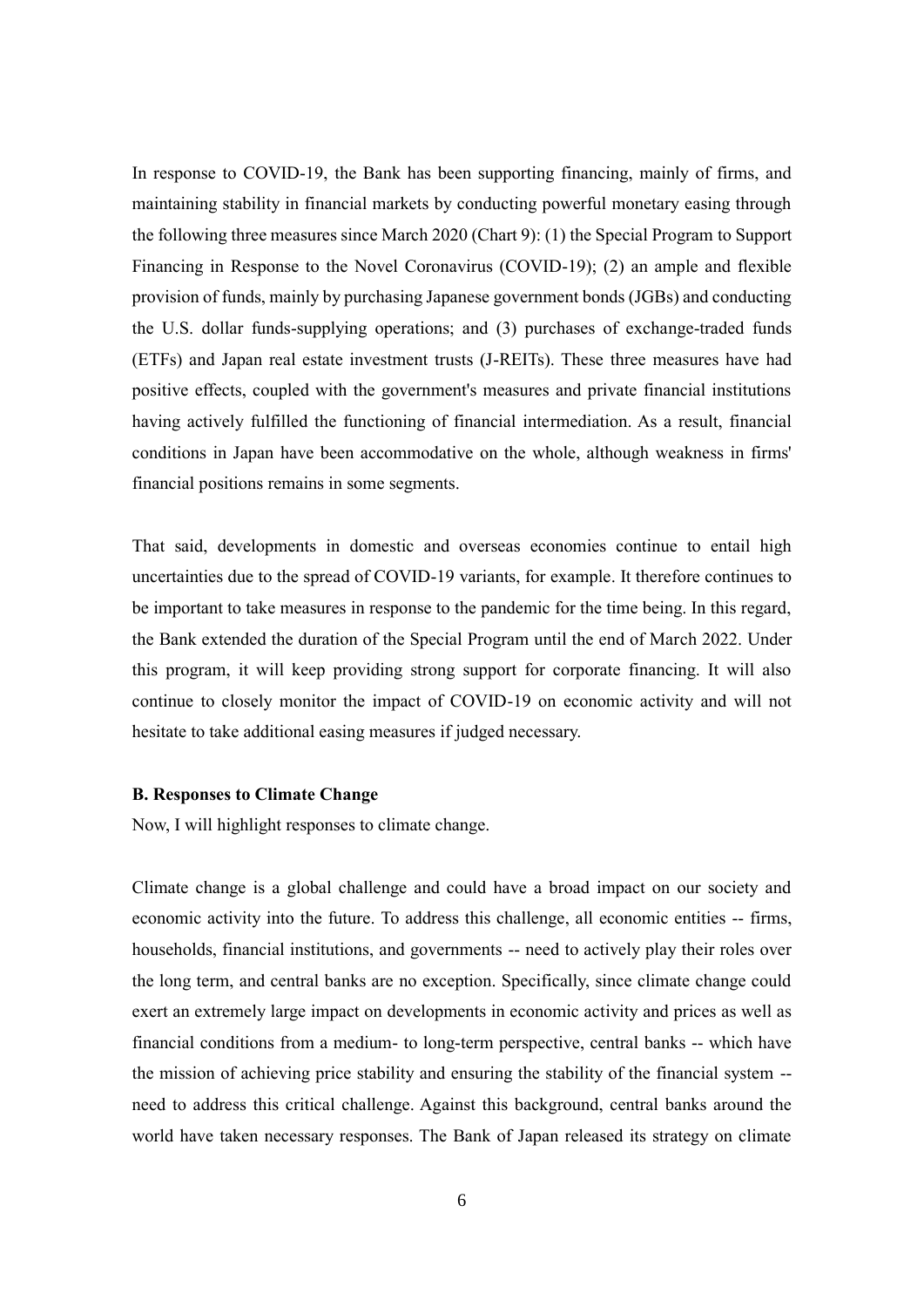change in July 2021. This covers a wide range of areas including monetary policy, the financial system, research, and international finance (Chart 10).

In June 2021, as a monetary policy response, the Bank announced its decision to introduce a new fund-provisioning measure to support private financial institutions' various efforts in fields related to climate change (Chart 11). It decided on and released the details of the measure in September and will start the actual fund-provisioning in December. As such, supporting the private sector's efforts on climate change will contribute to stabilizing the macroeconomy in the long run. This is consistent with the monetary policy mission to achieve price stability and thereby contribute to the sound development of the national economy.

On this basis, I would like to express my opinion on the importance of addressing climate change for the future of Japan's economy while explaining how the new fund-provisioning measure should be regarded.

While there is growing awareness of climate change on a global basis, some say that firms' corporate values will increasingly be influenced by not only the digital transformation but also the green transformation -- that is, initiatives to adapt to changes to industrial structures and the socioeconomy with a view to restraining climate change caused by greenhouse gas emissions and promoting economic growth. One example of a change to the environment surrounding corporate activity is that carbon pricing, such as carbon taxes and emissions trading, will likely be adopted widely across countries and regions, in addition to such regulations as limiting greenhouse gas emissions. If the impact on climate change is explicitly reflected in the cost of corporate activity through such initiatives, firms will become more aware of such cost in making their decisions. Consequently, more firms -- mainly in manufacturing -- will, for example, switch from using fossil fuels to electricity and shift their business sites to locations where cheaper and more environmentally friendly electricity is available.

I should note that thermal power generation using fossil fuels accounts for a large proportion of the energy mix in Japan compared with in European countries and the United States, due in part to the suspended operation of nuclear power plants following the Great East Japan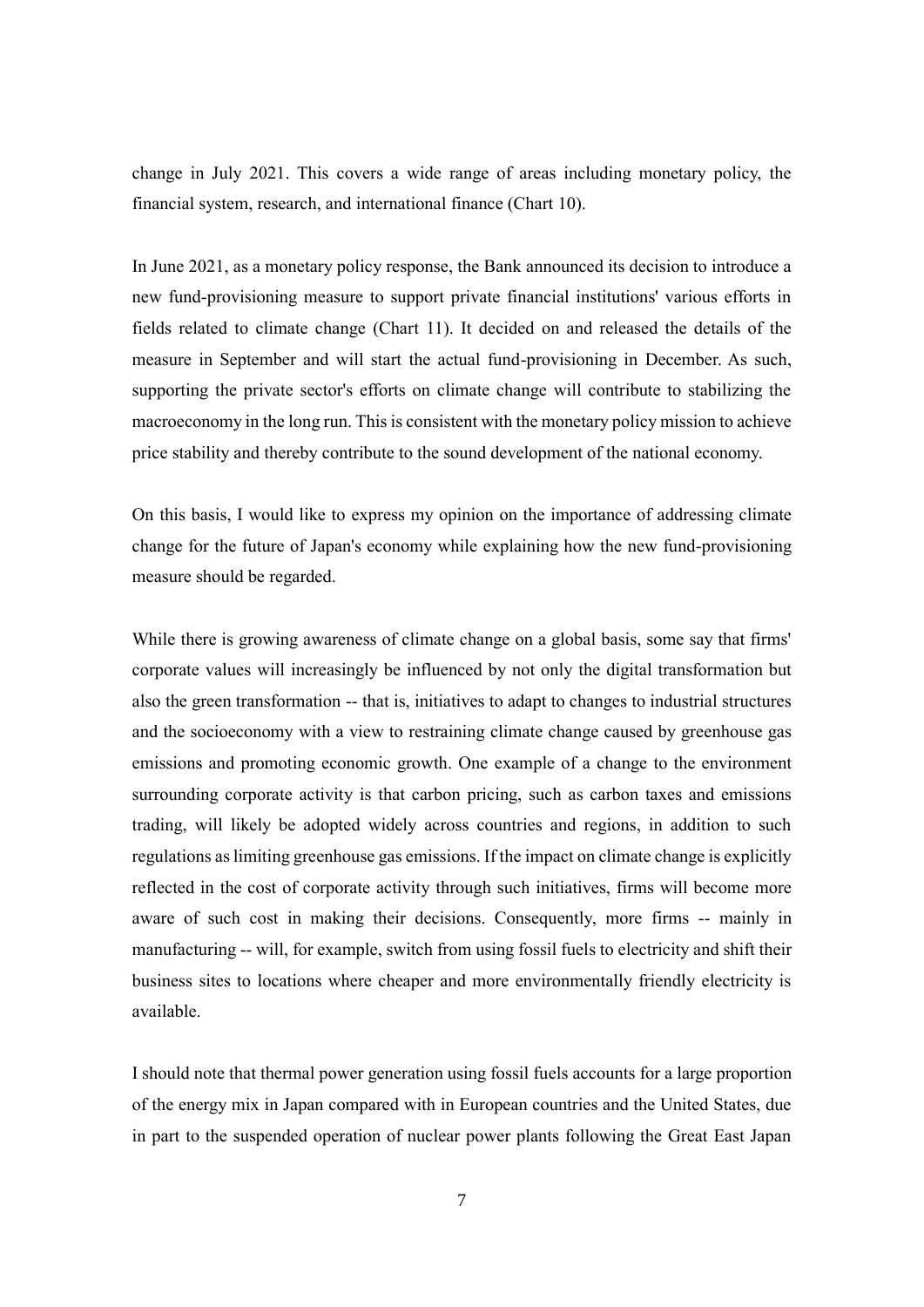Earthquake in 2011. In addition, industrial power prices in Japan are at a high level relative to those in other major countries. In particular, industrial power generated from renewable resources is even more expensive. If this situation continues, Japanese firms -- many of which have been advancing their global initiatives for "local production for local consumption" so as to reduce foreign exchange risk and personnel expenses -- may accelerate the shifting of their factories and other business sites abroad with a view to avoiding the high cost and constraints on the availability of electricity.

To avoid this, Japanese firms must expand their R&D investment for the various technologies needed to address climate change and fixed investment to utilize those technologies. Specifically, it is necessary to (1) switch from using fossil fuels to electricity and carbon-free alternative energy such as hydrogen, (2) raise the power-generating capacity of renewable energy, and (3) proceed with carbon capture and reuse. To this end, joint efforts among industry, academia, and the government are indispensable. In order to prevent Japan from falling behind the rest of the world in the green transformation so that the hollowing out of industries in the country does not accelerate, the government is expected to make further efforts in terms of fiscal and institutional arrangements. At the same time, the Bank will firmly support private financial institutions' various efforts in fields related to climate change through its new fund-provisioning measure.

Meanwhile, on the financial front, giving consideration to market neutrality is important in proceeding with the aforementioned initiatives. This is particularly true in Japan, where a notable number of industries is supported by indirect financing. What is pivotal in such financing is financial institutions' expertise in responding flexibly and appropriately to the borrowers' funding needs through close communication. Given this, if the central bank directly intervenes in micro-level resource allocation by, for example, implementing a policy that supports environmentally sustainable "green" economic activities and restrains the "brown" ones that are environmentally unfriendly, various distortions may occur in the financial system. I believe that such a negative impact on the financial system can be avoided with the Bank's new fund-provisioning measure, since it takes the approach of providing funds to financial institutions for investment or loans they make to address climate change based on their own decisions.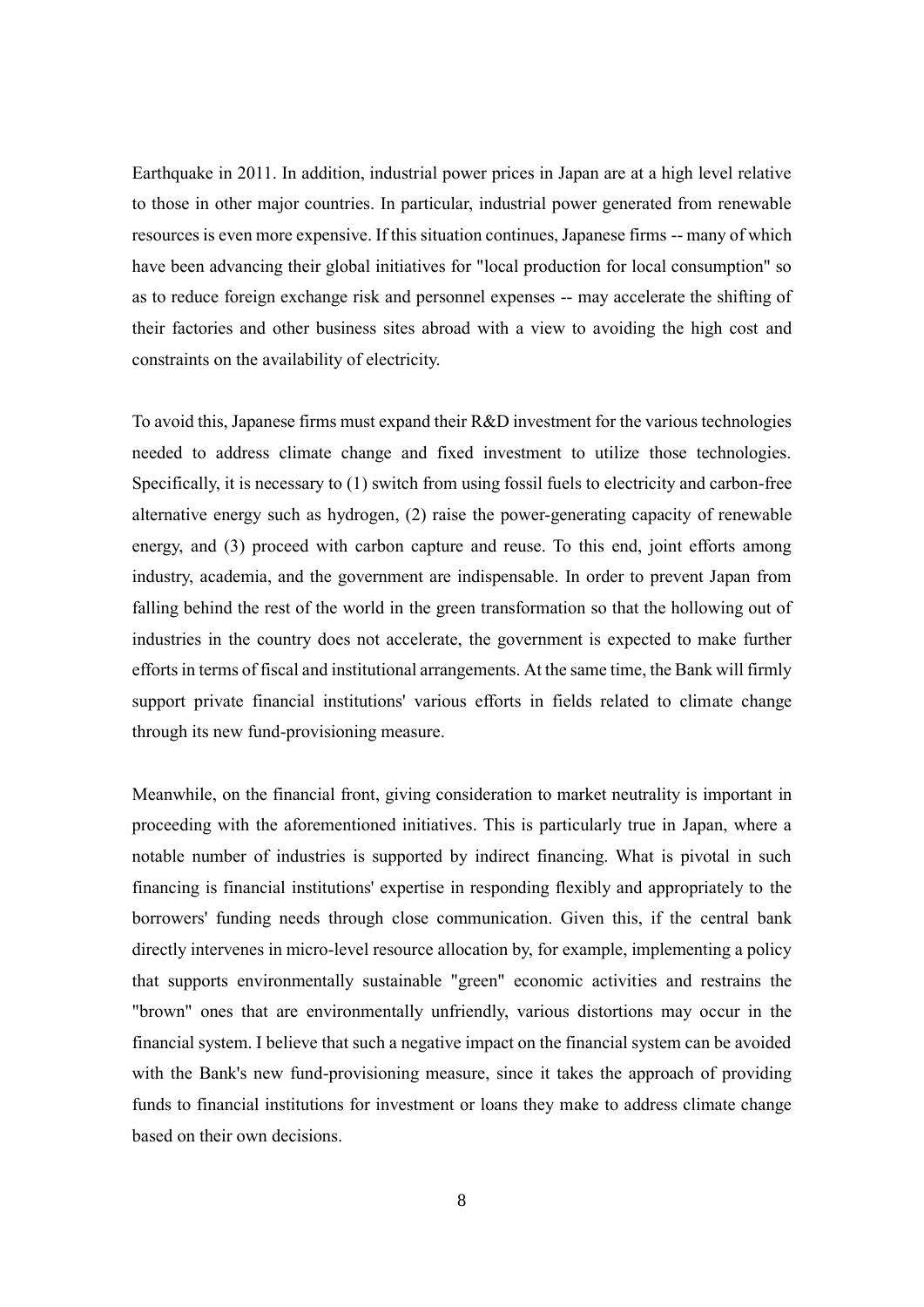#### **III. Achieving the Price Stability Target of 2 Percent**

Next, I would like to discuss the Bank's monetary policy conduct that also looks ahead to the post-COVID-19 era.

The Bank will persistently continue with powerful monetary easing based on Quantitative and Qualitative Monetary Easing (QQE) with Yield Curve Control, of which the sustainability and nimbleness were enhanced following the assessment conducted in March 2021. In doing so, it will continue to aim at achieving the price stability target of 2 percent, as long as it is necessary for maintaining that target in a stable manner (Chart 12).

However, it is likely that the inflation rate will increase gradually toward fiscal 2023, as I mentioned earlier, but not reach the 2 percent target by then. It will take more time for prices to rise because the mindset and behavior based on the assumption that prices will not increase easily have been deeply entrenched among firms and households due to their experience of deflation in the past.

#### *Weak Private Consumption Due to Concern regarding the Future*

In addition, people have been concerned over possibilities of future tax hikes and lower pension payments. Also, their expectations for wage increases have not risen. I believe that these factors have led to a situation where households' appetite for spending and their tolerance of price rises have not been increasing.

In this regard, I would like to share my views on the relationship between fiscal policy and economic activity. As the impact of COVID-19 has been exerting strong downward pressure on economic activity, countries around the world, including Japan, have been conducting large-scale fiscal spending. There is no doubt that such spending is indispensable to preventing the economy from slowing down further and bringing it back onto a growth path. At the same time, we must be aware that fiscal resources for such spending need to be secured into the future. The United Kingdom, for example, has announced that it will raise the corporate tax in 2023 for the first time in about 50 years to secure fiscal resources for taking measures in response to COVID-19. In the case of Japan, the funding of reconstruction following the Great East Japan Earthquake has been secured through a tax increase,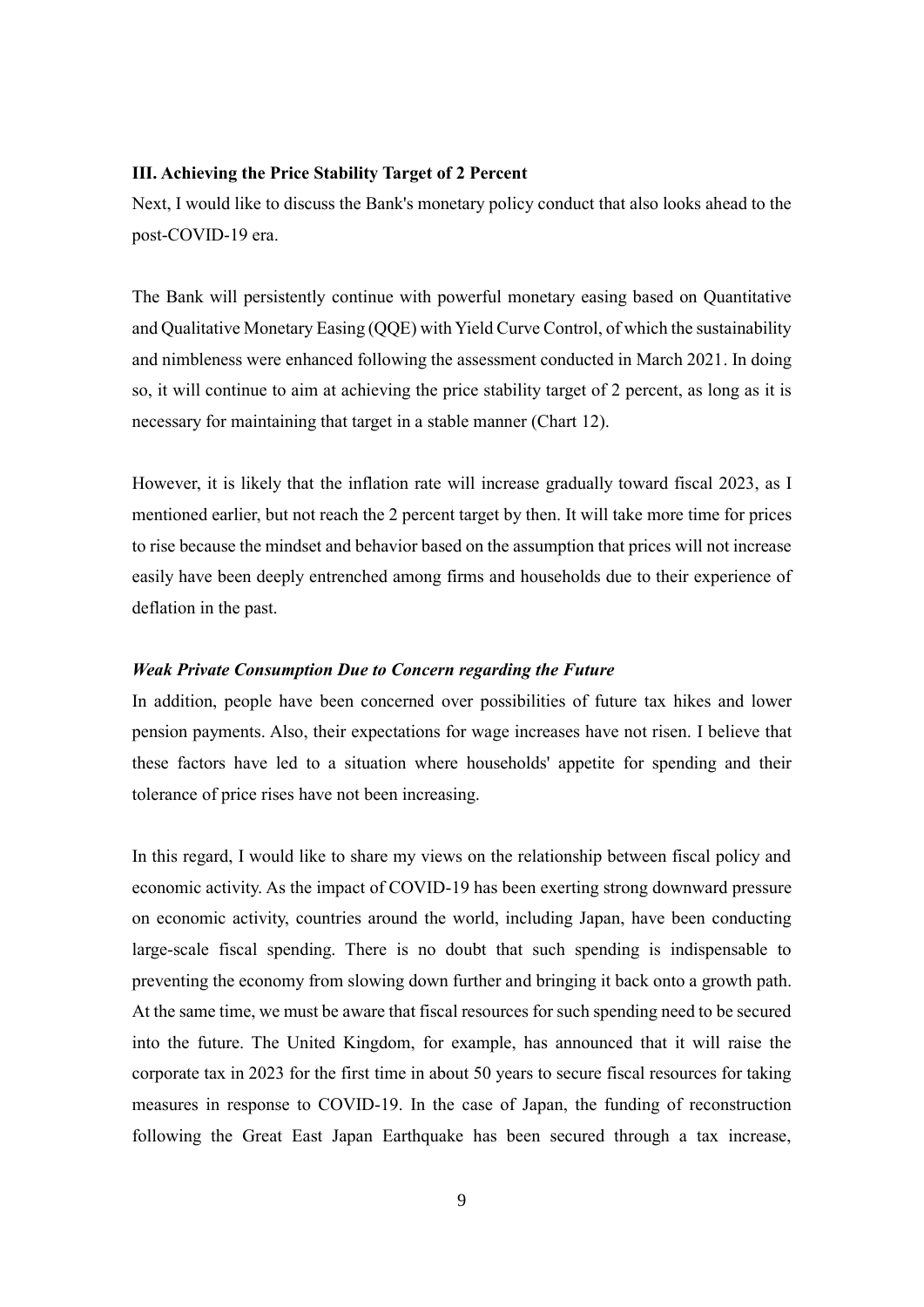particularly on income tax. In the process of securing fiscal resources to respond to COVID-19, economic activity could be significantly affected. Thus, forthcoming discussions on fiscal soundness warrant close attention.

I would now like to talk about wages. Labor force participation of women and seniors has increased due to the improved output gap and tightened labor market conditions under the Bank's large-scale monetary easing and the government's nimble fiscal policy since 2013. As a result, the number of employed persons, and in turn employee income, both increased up until the COVID-19 outbreak. On the other hand, the average rate of increase in wages per employee from 2013 to 2019 remained at 0.5 percent on a nominal basis and minus 0.5 percent on a real basis. Base pay has risen for eight consecutive years since 2014, and it is encouraging that this remains the case even with the impact of COVID-19; however, the negotiation results of firms for which base pay data are available for aggregation, as compiled by the Japanese Trade Union Confederation (Rengo), have shown that the average increase in base pay for the eight years is around 0.5 percent, remaining at a low level compared to the 2 percent price stability target.

#### *Path toward Wage Growth*

In order to achieve wage increases under such circumstances, it is necessary for firms to nimbly allocate their resources to promising business areas, and also for workers to receive appropriate recurrent education and become able to flexibly move among divisions within the firm or among different firms in seeking jobs with higher value added. On this point, attention should be paid to the possibility of such reform of the economic structure being delayed due to the impact of COVID-19. With economic activity being considerably pushed down, the government and the Bank have taken aggressive policy responses to support sustaining firms' businesses and employment. This has contained rises in the number of bankruptcies and the unemployment rate. In this regard, Japan's economy has been heading toward recovery while maintaining a certain continuity. On the other hand, I believe that these responses have enabled the continuation of ineffective business areas that have existed since before the pandemic.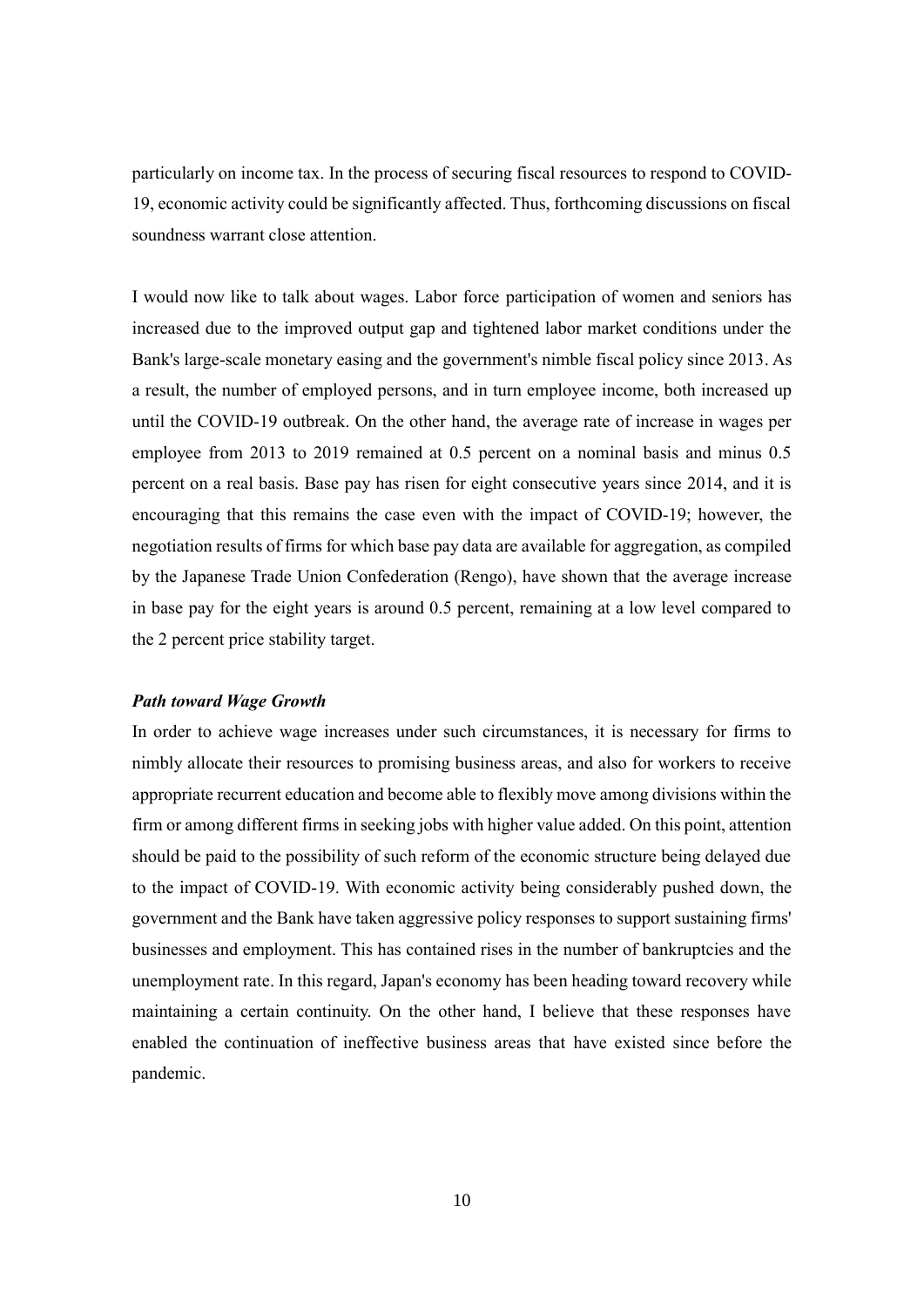Therefore, having experienced the pandemic, it has become more important to proceed with the reform of Japan's economic structure by encouraging firms to make a shift to promising business areas, as the global economy has been undergoing further acceleration toward digitalization and decarbonization. Against this background, I expect that the Bank's monetary policy measures to underpin economic activity will help to support firms' efforts to allocate their funds and workers to areas with higher productivity by reallocating their internal resources, such as through business restructuring, and by cooperating or integrating with other firms. This will lead to an increase in corporate profits, and thus to wage increases. If households start to expect steady increases in wages, their concern regarding the future will ease and they will become encouraged to spend their income comfortably. As a result, they will become more tolerant of price rises, and firms that are able to pass on cost increases to prices more easily will deliver higher profitability, which in turn is expected to bring about further wage increases.

### *Price Stability and Financial System Stability*

Next, I will present my view regarding the future conduct of monetary policy.

The Bank has been pursuing powerful monetary easing for more than eight and a half years since the introduction of QQE in 2013. Nonetheless, partly due to the impact of COVID-19, it is unavoidable that this monetary easing will be prolonged further. To achieve the price stability target of 2 percent, the Bank is expected -- even after COVID-19 subsides -- to persistently continue with further effective and sustainable monetary easing, which reflects the findings of the assessment in March 2021. For monetary easing measures to have a sustained impact, maintaining the stability of the financial system is indispensable.

In this regard, Japan's financial system has been maintaining stability on the whole, while COVID-19 continues to have a significant impact on economic and financial activity at home and abroad. Nevertheless, it is necessary to continue to pay attention to the possibility that credit costs will increase due to a delay in economic recovery at home and abroad. Also, downward pressure on financial institutions' core profitability is likely to persist as a trend even after COVID-19 subsides, reflecting the prolonged low interest rate environment and structural factors such as the decrease in loan demand due to, for example, the declining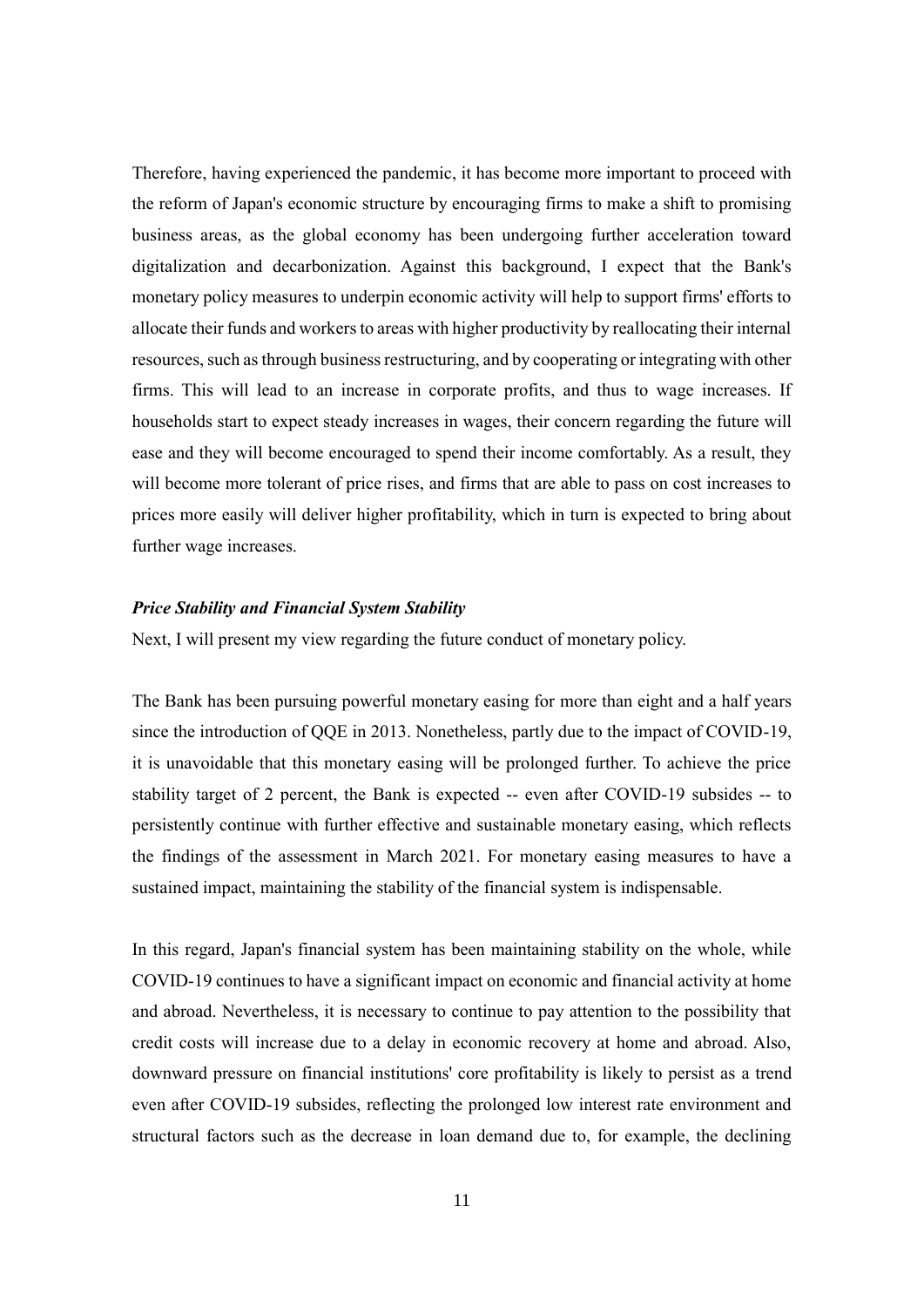population. In this situation, attention should continue to be paid to the risk of a gradual pullback in financial intermediation and to the possibility that the vulnerability of the financial system will increase, mainly as a result of financial institutions' search for yield behavior.

In March 2021, the Bank analyzed and assessed the impact of its monetary easing on economic activity and prices, as well as on the functioning of financial intermediation and market functioning. Based on the findings, it took policy actions to conduct further effective and sustainable monetary easing. It will continue to deliberate on whether there is room for more improvement in its conduct of monetary policy by carefully weighing the positive effects and side effects of monetary easing, taking account of developments in economic activity and prices as well as financial conditions at the time. In doing so, my view is that the Bank should pay due attention to the fact that side effects of monetary easing will accumulate over time. The Bank will continue to conduct monetary policy in an appropriate manner so as to fulfill the two missions of achieving price stability and ensuring the stability of the financial system.

Thank you.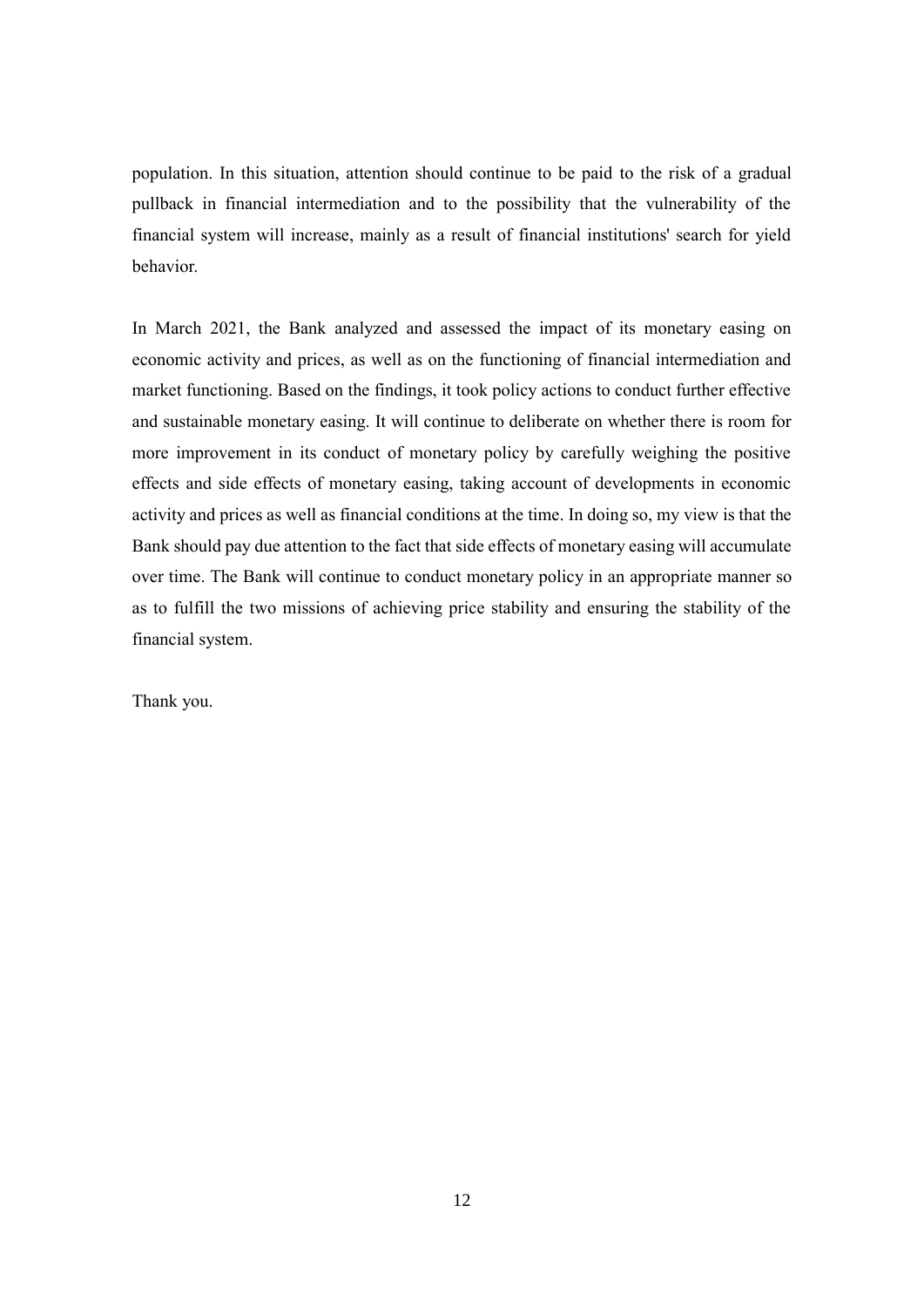

# **Economic Activity, Prices, and Monetary Policy in Japan**

*Speech at a Meeting with Local Leaders in Hyogo* 

December 2, 2021

SUZUKI Hitoshi Bank of Japan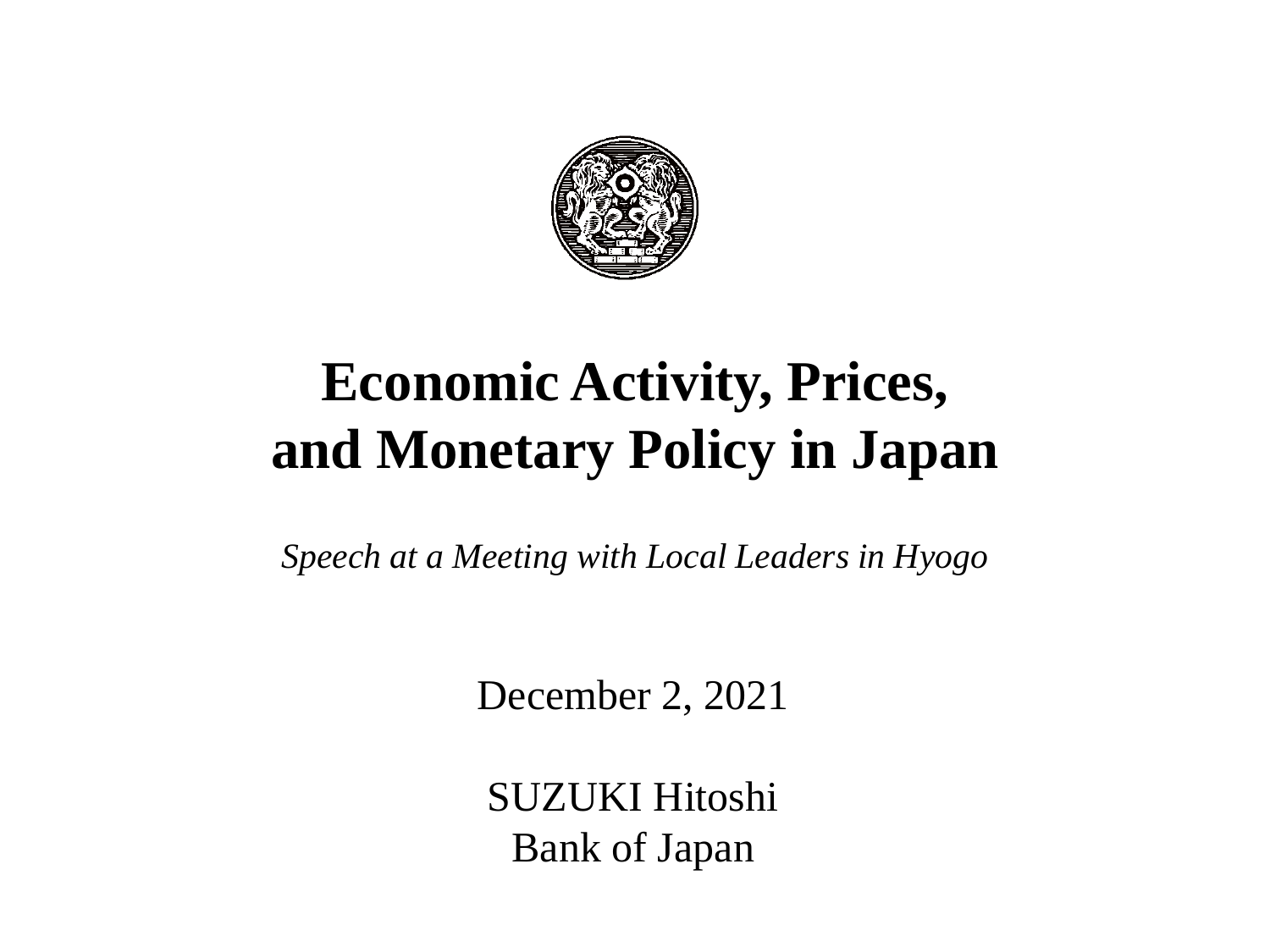# IMF *World Economic Outlook*

# (as of October 2021)

real GDP growth rate, y/y % chg.

| <b>CY</b>                                   | 2020   | 2021<br>projection | 2022<br>projection |  |
|---------------------------------------------|--------|--------------------|--------------------|--|
| World                                       | $-3.1$ | 5.9                | 4.9                |  |
| Advanced economies                          | $-4.5$ | 5.2                | 4.5                |  |
| <b>United States</b>                        | $-3.4$ | 6.0                | 5.2                |  |
| Euro area                                   | $-6.3$ | 5.0                | 4.3                |  |
| United Kingdom                              | $-9.8$ | 6.8                | 5.0                |  |
| Japan                                       | $-4.6$ | 2.4                | 3.2                |  |
| Emerging market and<br>developing economies | $-2.1$ | 6.4                | 5.1                |  |
| $-0.8$<br>Emerging and developing Asia      |        | 7.2                | 6.3                |  |
| China                                       | 2.3    | 8.0                | 5.6                |  |
| ASEAN-5                                     | $-3.4$ | 2.9                | 5.8                |  |
| Russia                                      | $-3.0$ | 4.7                | 2.9                |  |
| Latin America and the<br>Caribbean          | $-7.0$ | 6.3                | 3.0                |  |

Source: IMF, "World Economic Outlook."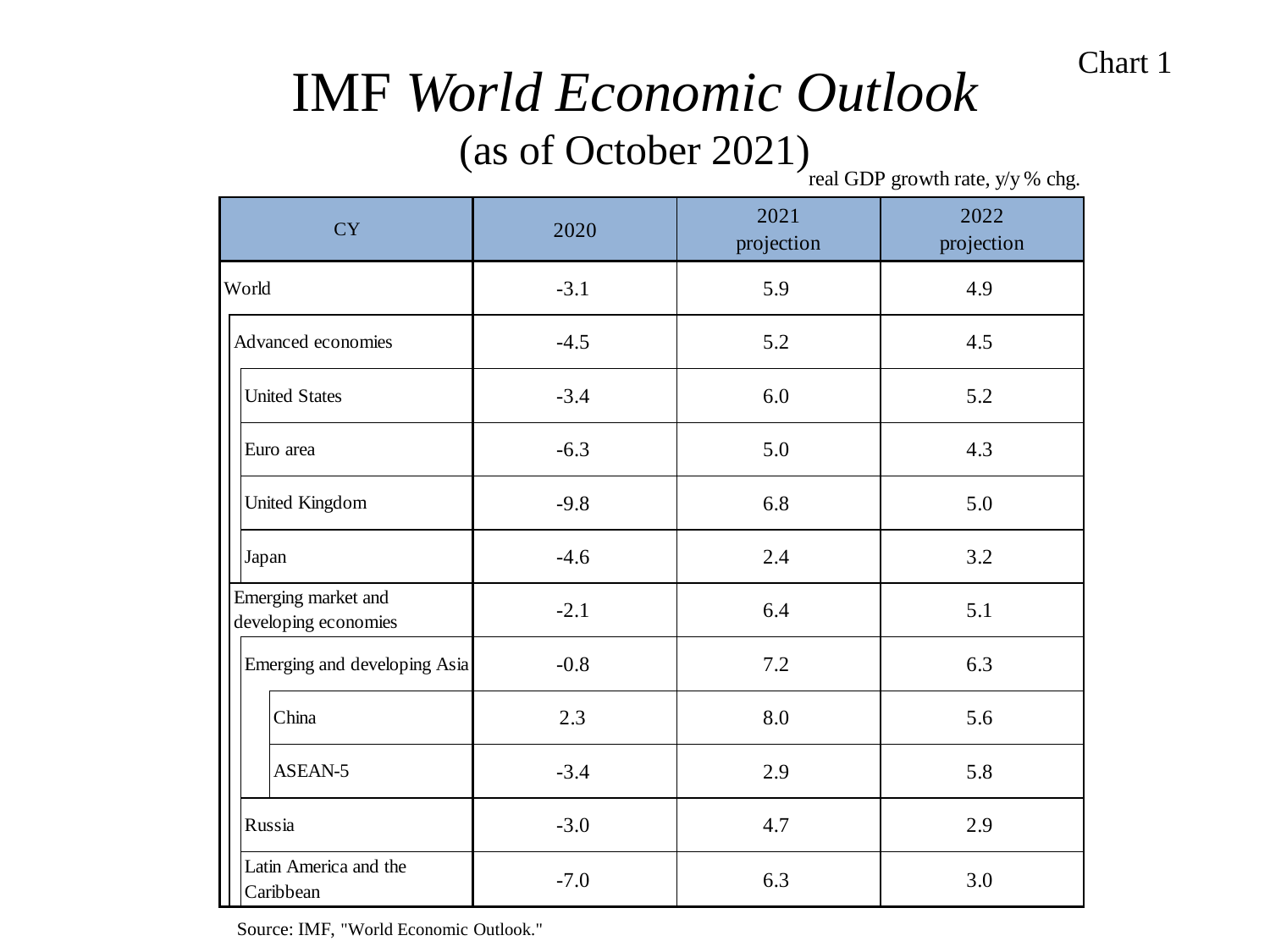# Japan's Real GDP

s.a., q/q % chg.

|                                                       | 2020           |                | 2021           |                |                |
|-------------------------------------------------------|----------------|----------------|----------------|----------------|----------------|
|                                                       | Q <sub>3</sub> | Q <sub>4</sub> | Q <sub>1</sub> | Q <sub>2</sub> | Q <sub>3</sub> |
| <b>Real GDP</b>                                       | 5.4            | 2.8            | $-1.1$         | 0.4            | $-0.8$         |
| [ann., $q/q$ ]                                        | [23.5]         | [11.8]         | $[-4.1]$       | $[1.5]$        | $[-3.0]$       |
| Private consumption                                   | 5.3            | 2.2            | $-1.3$         | 0.9            | $-1.1$         |
| Consumption of households<br>(excluding imputed rent) | 6.5            | 2.7            | $-1.6$         | 1.1            | $-1.4$         |
| Private non-residential investment                    | $-2.2$         | 4.3            | $-1.0$         | 2.2            | $-3.8$         |
| Private residential investment                        | $-5.7$         | $-0.0$         | 1.1            | 2.0            | $-2.6$         |
| Public demand                                         | 2.5            | 1.6            | $-1.6$         | 0.4            | 0.6            |
| Exports of goods $&$ services                         | 7.4            | 11.7           | 2.4            | 3.2            | $-2.1$         |

Source: Cabinet Office.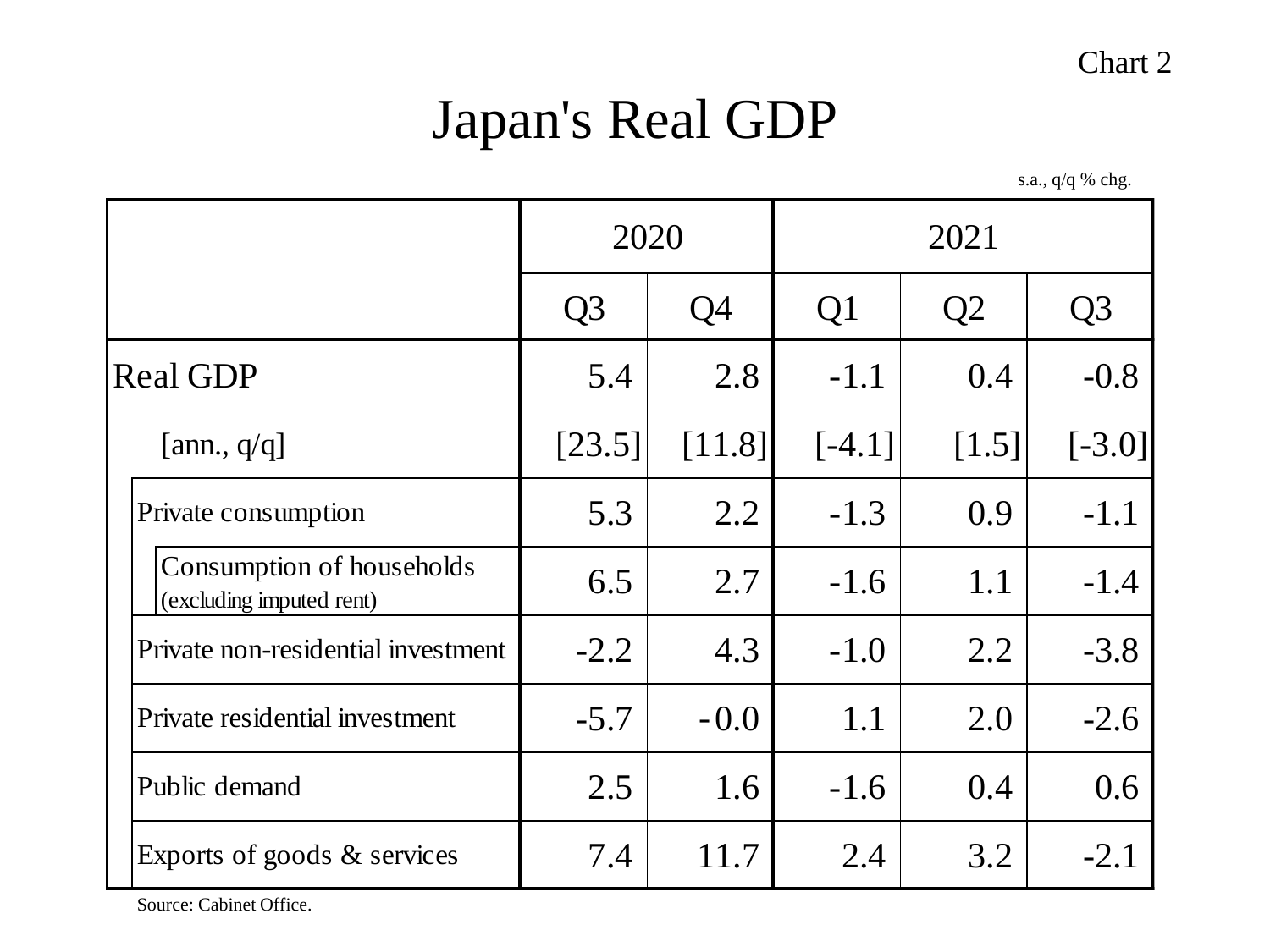# Real Exports and Real Imports

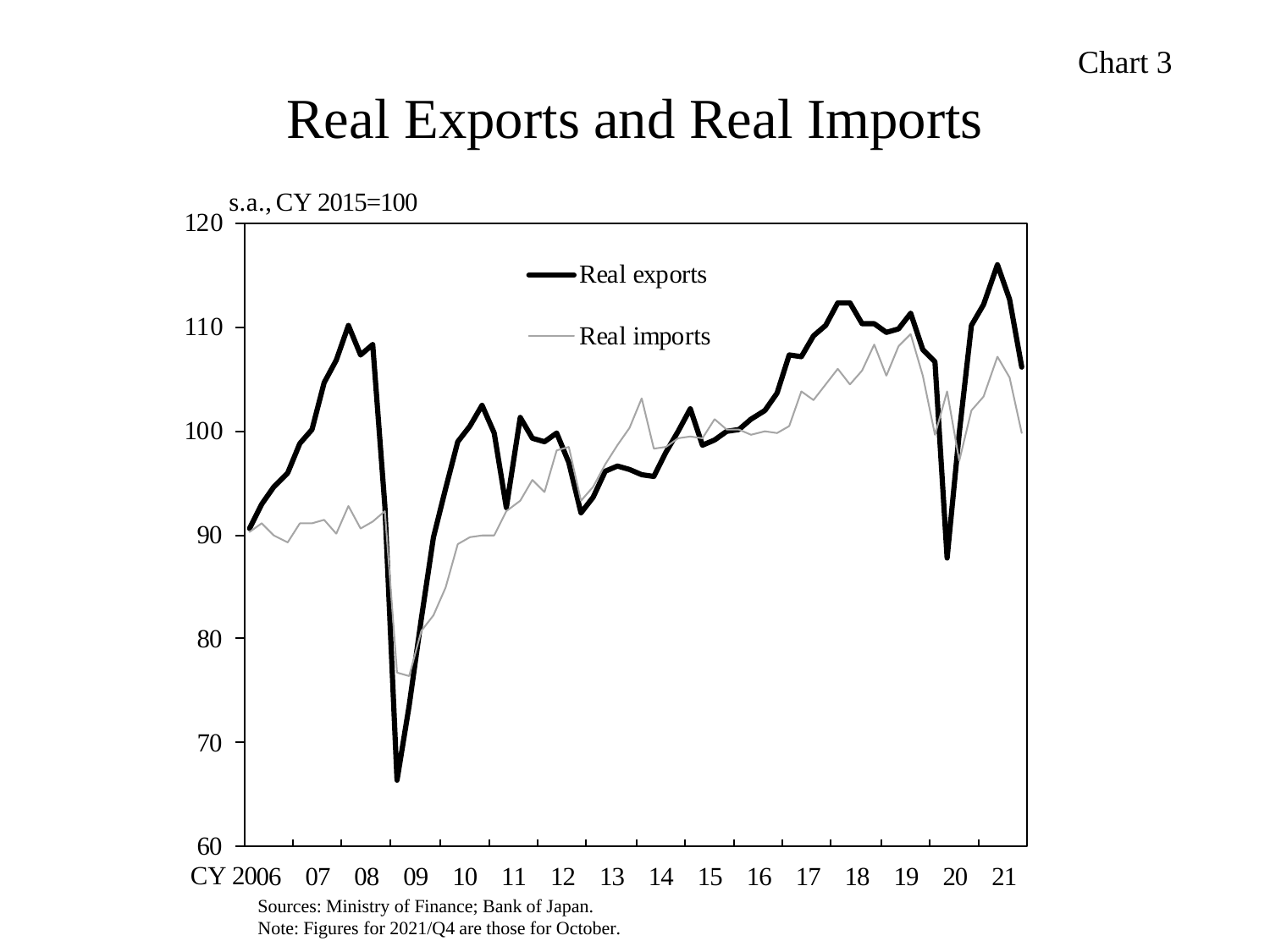# Consumption Developments Based on Credit Card Spending



Source: Nowcast Inc./ JCB, Co., Ltd., "JCB Consumption NOW."

Notes: 1. Figures are from the reference series in *JCB Consumption NOW*, which takes changes in the number of consumers into account. 2. The baseline is the average for the corresponding half of the month for 2016 through 2018.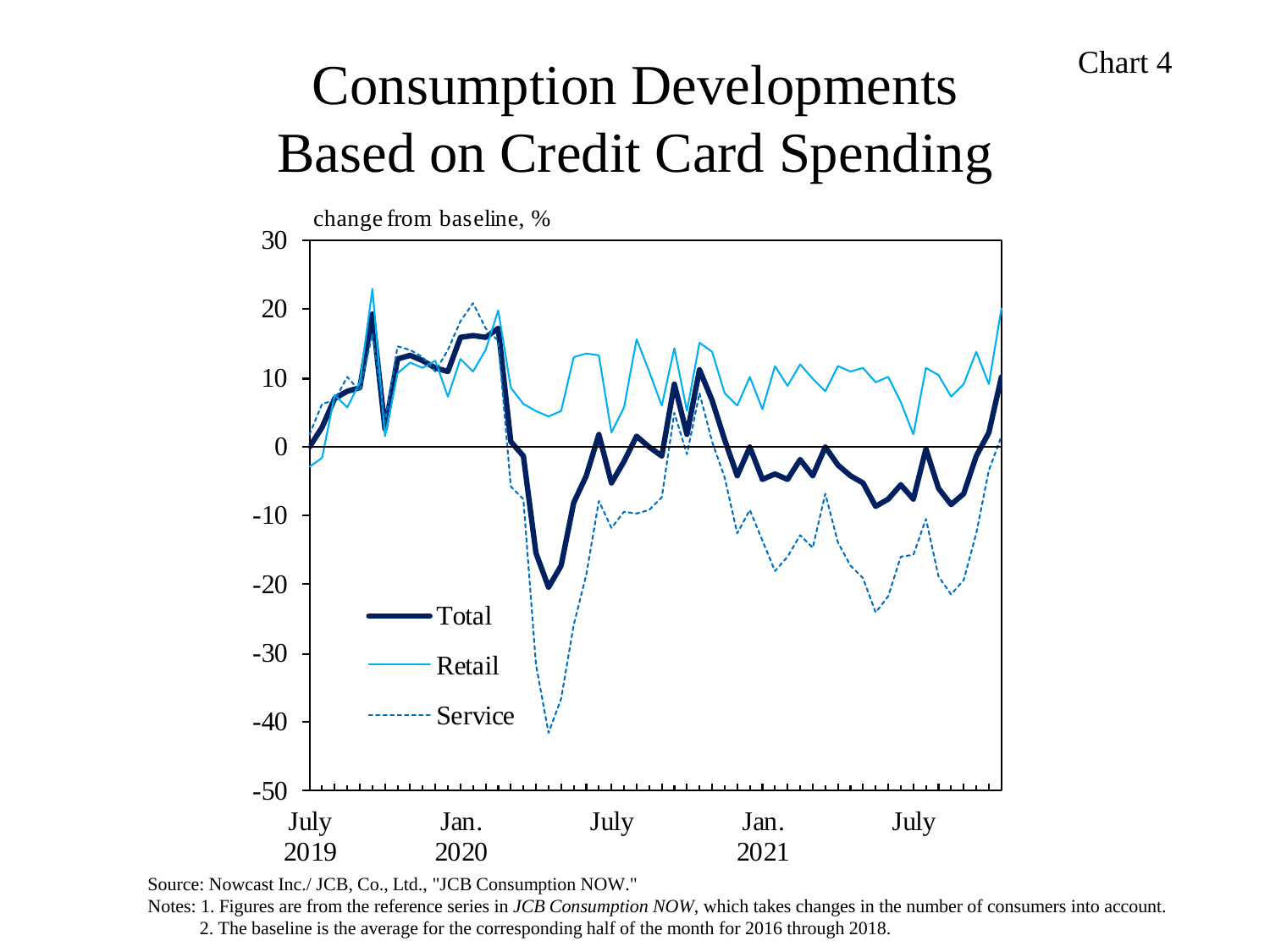

# Labor Market Conditions

Sources: Ministry of Health, Labour and Welfare; Ministry of Internal Affairs and Communications.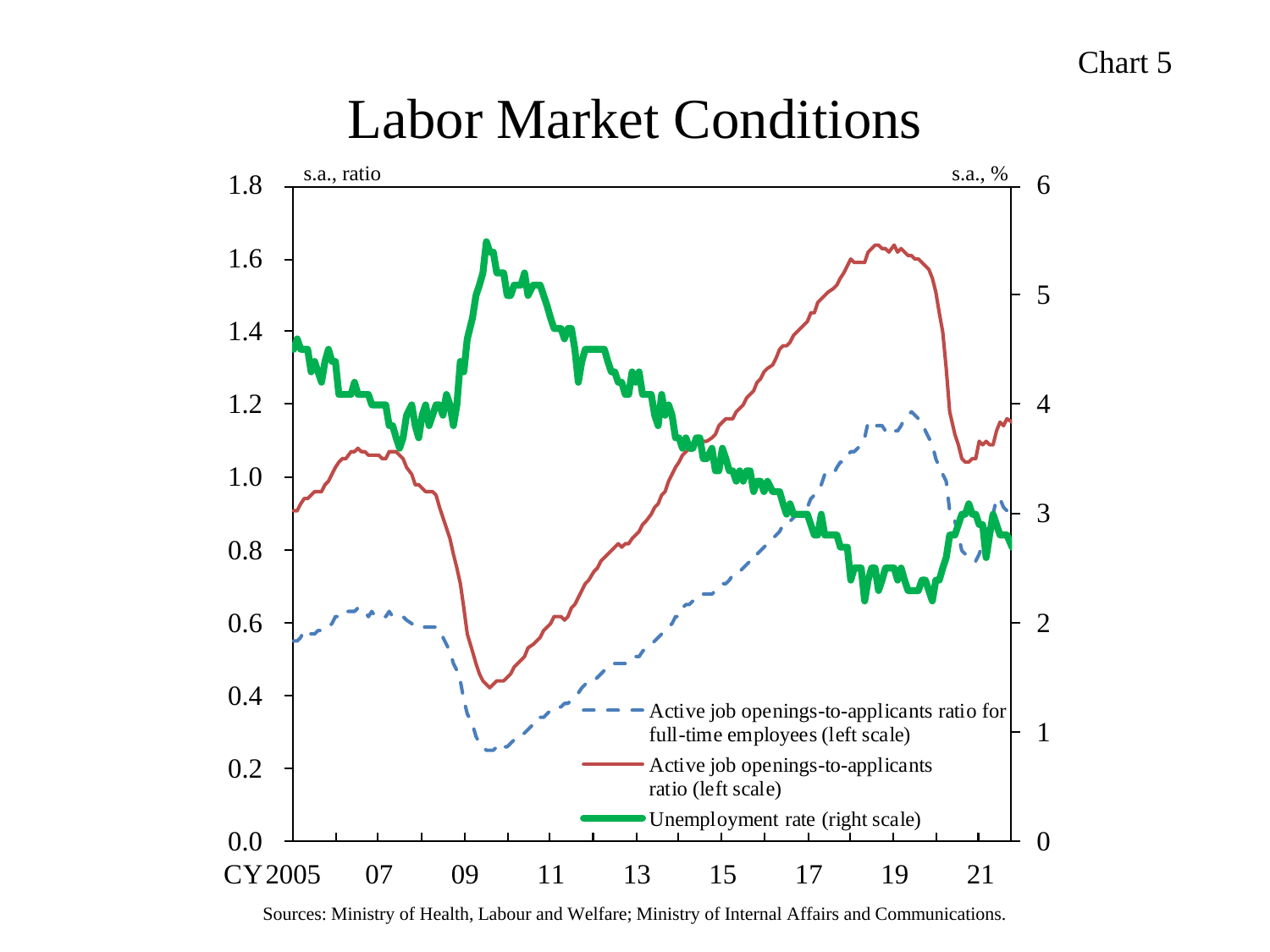# CPI (All Items Less Fresh Food)



Source: Ministry of Internal Affairs and Communications.

Notes: 1. Figures for energy consist of those for petroleum products, electricity, and manufactured and piped gas charges.

2. Figures for the "effects of the consumption tax hike and free education policies" from April 2020 onward are Bank staff estimates and include the effects of measures such as free higher education introduced in April 2020.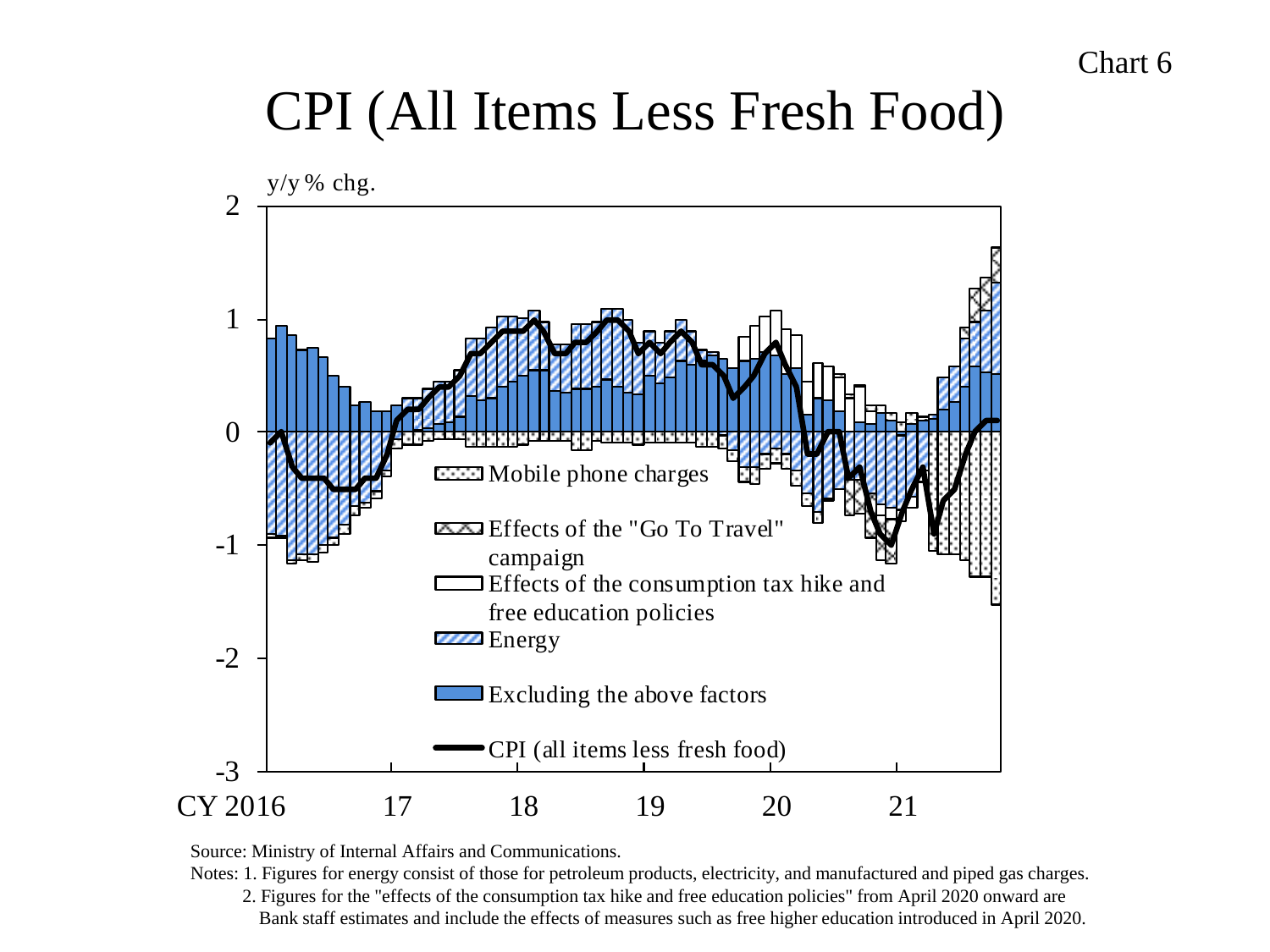# Inflation Expectations



Source: Bank of Japan.

- Notes: 1. Figures for households are from the *Opinion Survey on the General Public's Views and Behavior*, estimated using the modified Carlson-Parkin method.
	- 2. Figures for firms are those for general prices in the Average of Enterprises' Inflation Outlook for all industries and enterprises in the *Tankan*.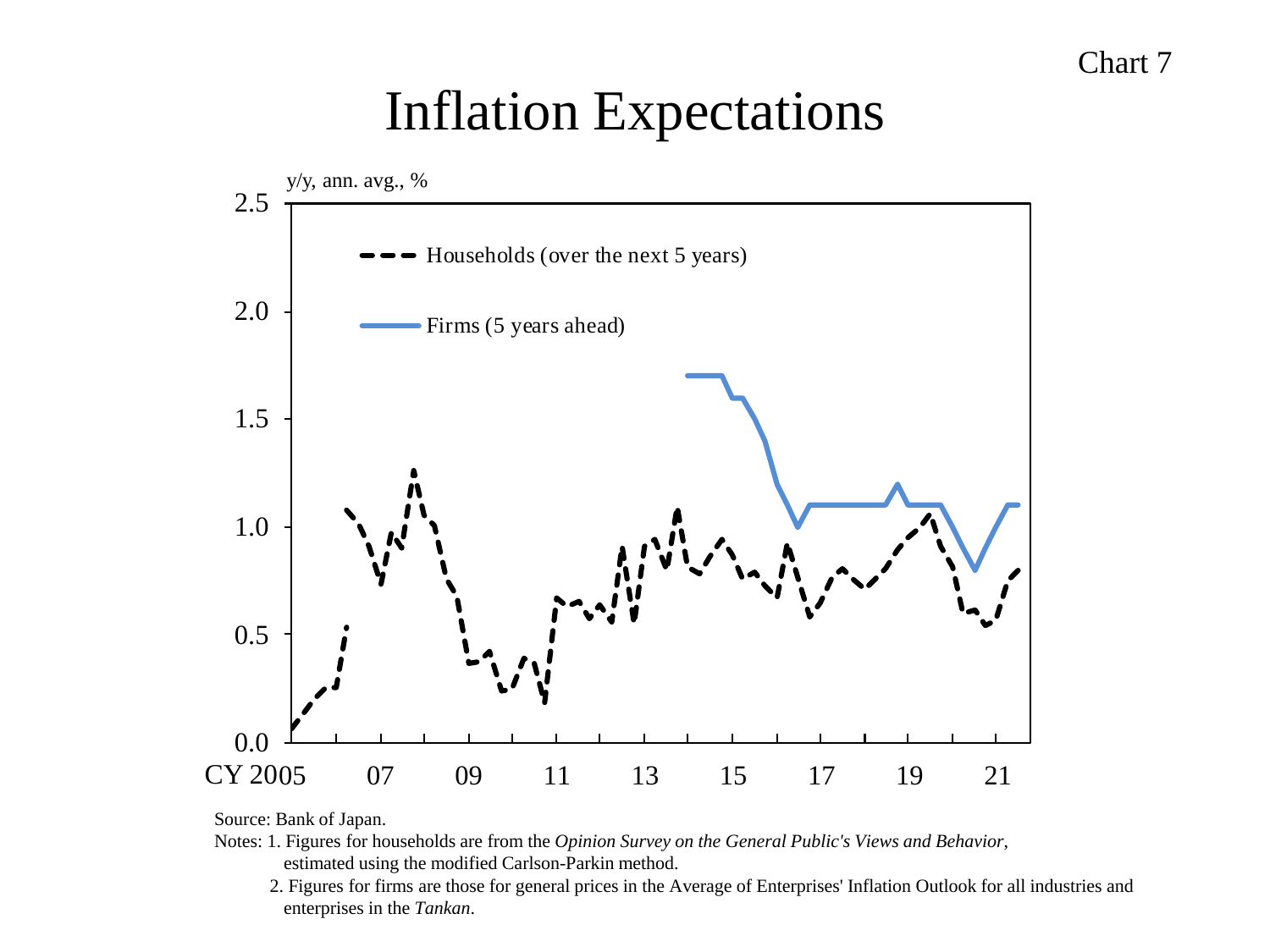Outlook for Economic Activity and Prices as of October 2021 Forecasts of the Majority of Policy Board Members

y/y % chg.

Chart 8

|                                       | Real GDP         | CPI (all items less fresh food) |  |
|---------------------------------------|------------------|---------------------------------|--|
| Fiscal 2021                           | $+3.0$ to $+3.6$ | $0.0$ to $+0.2$                 |  |
|                                       | $[+3.4]$         | [0.0]                           |  |
| Forecasts made in<br><b>July 2021</b> | $+3.5$ to $+4.0$ | $+0.3$ to $+0.6$                |  |
| Fiscal 2022                           | $+2.7$ to $+3.0$ | $+0.8$ to $+1.0$                |  |
|                                       | $[+2.9]$         | $[+0.9]$                        |  |
| Forecasts made in<br><b>July 2021</b> | $+2.6$ to $+2.9$ | $+0.8$ to $+1.0$                |  |
| Fiscal 2023                           | $+1.2$ to $+1.4$ | $+0.9$ to $+1.2$                |  |
|                                       | $[+1.3]$         | $[+1.0]$                        |  |
| Forecasts made in<br><b>July 2021</b> | $+1.2$ to $+1.4$ | $+0.9$ to $+1.1$                |  |

Source: Bank of Japan, "October 2021 Outlook for Economic Activity and Prices."

Notes: 1. Figures in brackets indicate the medians of the Policy Board members' forecasts (point estimates).

- 2. The forecasts of the majority of the Policy Board members are constructed as follows: each Policy Board member's forecast takes the form of a point estimate namely, the figure to which they attach the highest probability of realization. These forecasts are then shown as a range, with the highest figure and the lowest figure excluded. The range does not indicate the forecast errors.
- 3. The reduction in mobile phone charges by major carriers conducted in spring 2021 is estimated to directly push down the CPI for fiscal 2021 by around 1.1 percentage points.
- 4. In August 2021, the base year of the CPI was changed from 2015 to 2020, and figures for the year-on-year rate of change from January 2021 onward were retroactively revised. Accordingly, the year-on-year rate of change in the CPI for all items excluding fresh food for the April-June quarter of 2021 was revised downward by around 0.7 percentage points; namely, from around 0.1 percent (2015-base) to minus 0.6 percent (2020-base). This is mainly because the negative contribution of mobile phone charges to the CPI expanded from around 0.6 percentage points to around 1.1 percentage points. The changes to the CPI forecasts in the October 2021 Outlook Report from the previous ones are largely attributable to the rebasing of the CPI.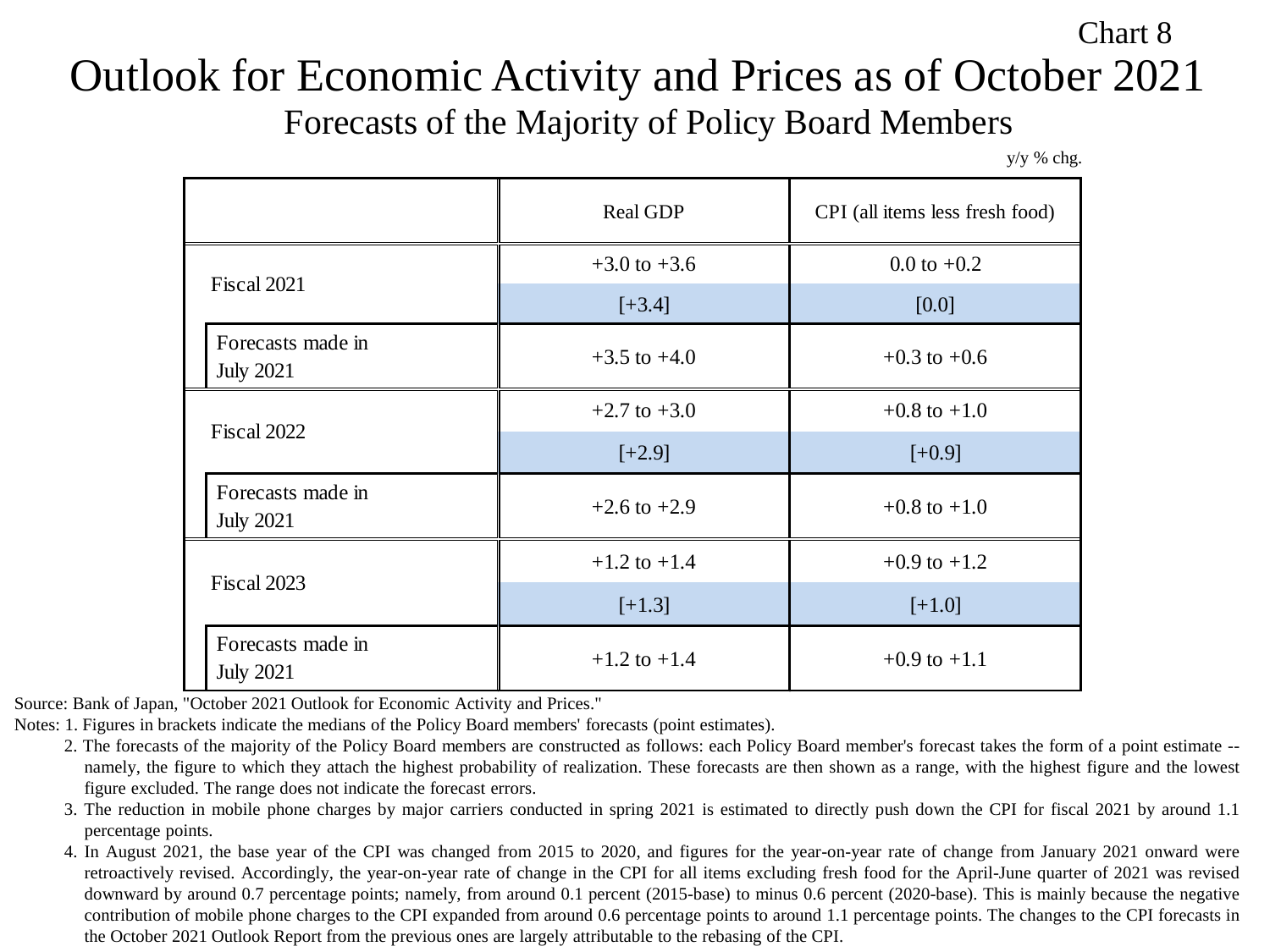# The Bank's Measures in Response to COVID-19

Chart 9

## **Supporting Corporate Financing**

## **Special Program to Support Financing in Response to COVID-19**

**Purchases of CP and corporate bonds: amount outstanding of about 20 tril. yen at maximum (previous amount outstanding of about 5 tril. yen)**

**Special Funds-Supplying Operations to Facilitate Financing in Response to COVID-19**

## **Stabilizing Financial Markets**

**Ample and Flexible Provision of Yen and Foreign Currency Funds**

**Active purchases of JGBs and T-Bills**

**U.S. Dollar Funds-Supplying Operations**

# **Lowering Risk Premia in Asset Markets**

## **Purchases of ETFs and J-REITs**

**ETFs: annual pace with an upper limit of about 12 tril. yen**

**J-REITs: annual pace with an upper limit of about 180 bil. yen**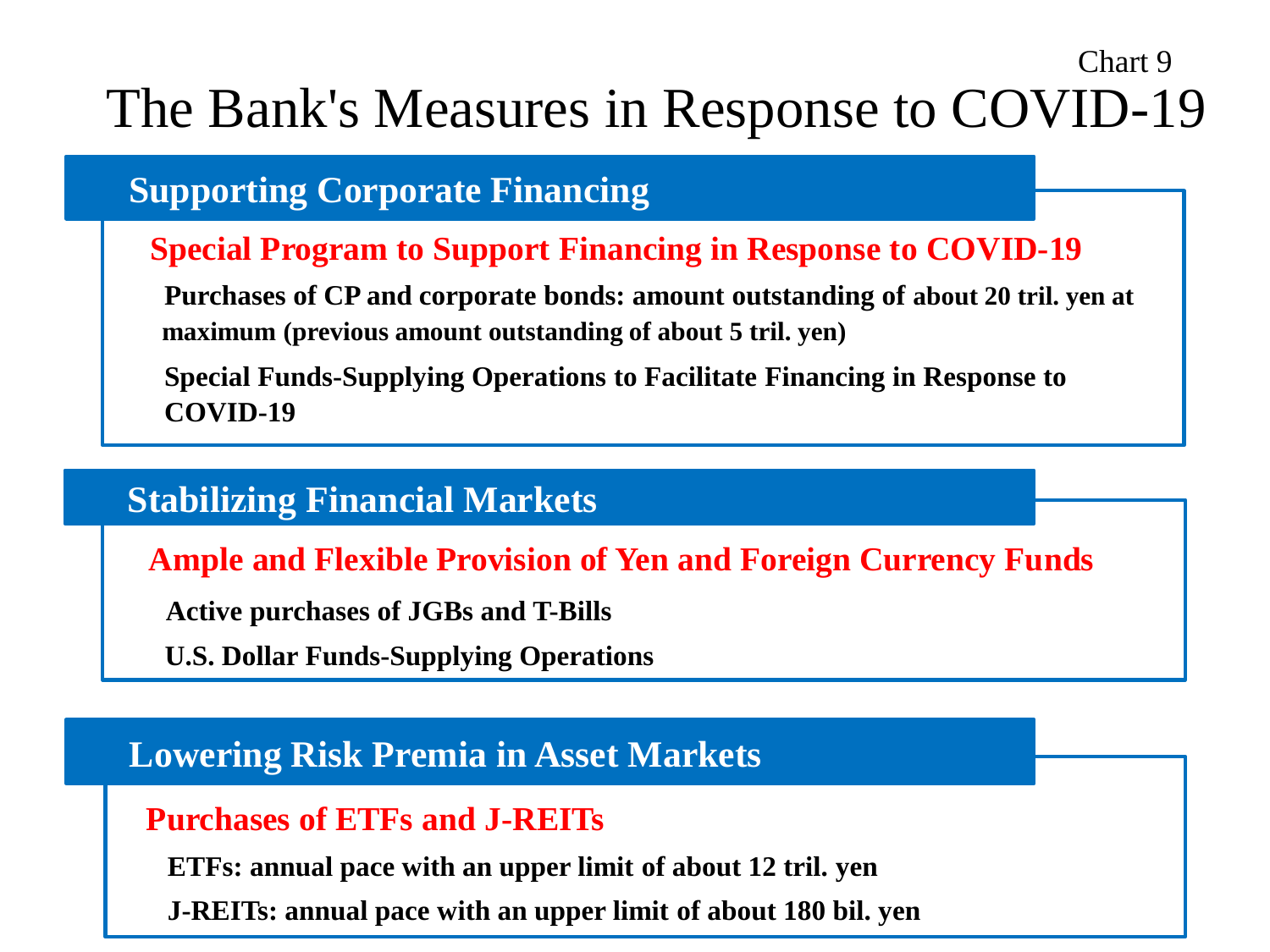# Chart 10 The Bank's Strategy on Climate Change

- Climate change is a global challenge and could have a broad impact into the future.
- Various entities in society and the economy need to actively play their roles.



The impacts of climate change on economic activity, prices, and the financial system are highly uncertain and could greatly vary over time.

The Bank will constantly review its measures and make adjustments where needed.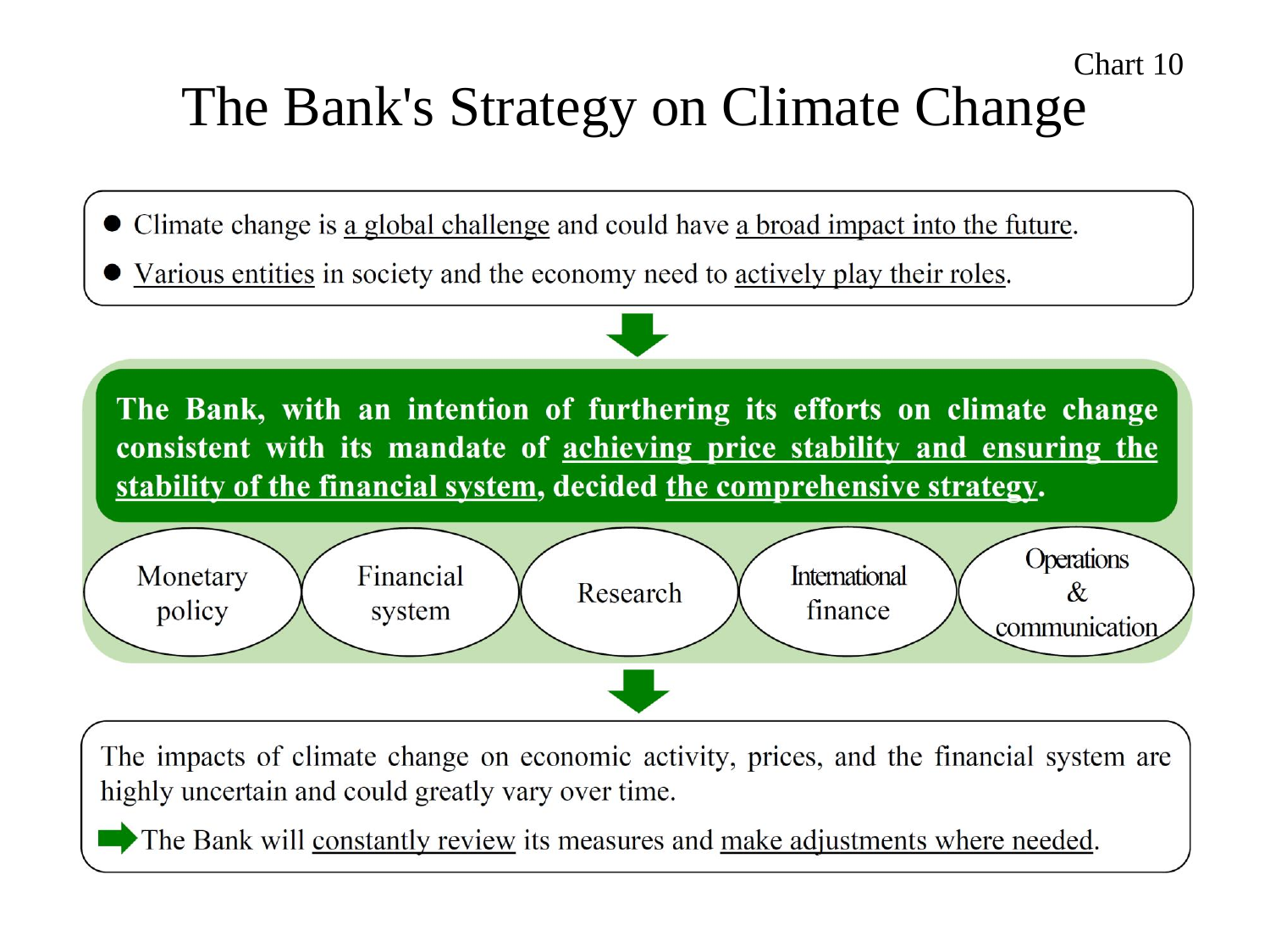# Funds-Supplying Operations to Support Financing for Climate Change Responses

**From a central bank standpoint, the Bank provides funds to financial institutions for investment or loans they make to address climate change based on their own decisions.**

**Amid the uncertain external environment, it can respond flexibly to changes in circumstances while avoiding direct involvement in micro-level resource allocation as much as possible.**

Eligible Counterparties Eligible Investment/Loans

**Counterparties make investment/loans based on their own decisions. Discipline will be exercised through a certain level of disclosure.**

- **Financial institutions that disclose a certain level of information** on their efforts to address climate change
- Of the **investment/loans** made by counterparties as part of their efforts, those **that contribute to Japan's actions to address climate change**



## Terms and Conditions **Long-term support for financial institutions' efforts**

- Interest rate:  $0\%$  -- The measure will fall under Category III (applied interest rate: 0%) in the Interest Scheme to Promote Lending
- **Twice as much as the amount outstanding of funds that counterparties receive will be added to the Macro Add-on Balances in their current accounts at the Bank**
- Duration of fund-provisioning: 1 year, rollovers can be made until the end of the implementation period

**Effectively, counterparties can receive long-term financing from the Bank**

• Implementation period: in principle, **until the end of fiscal 2030**